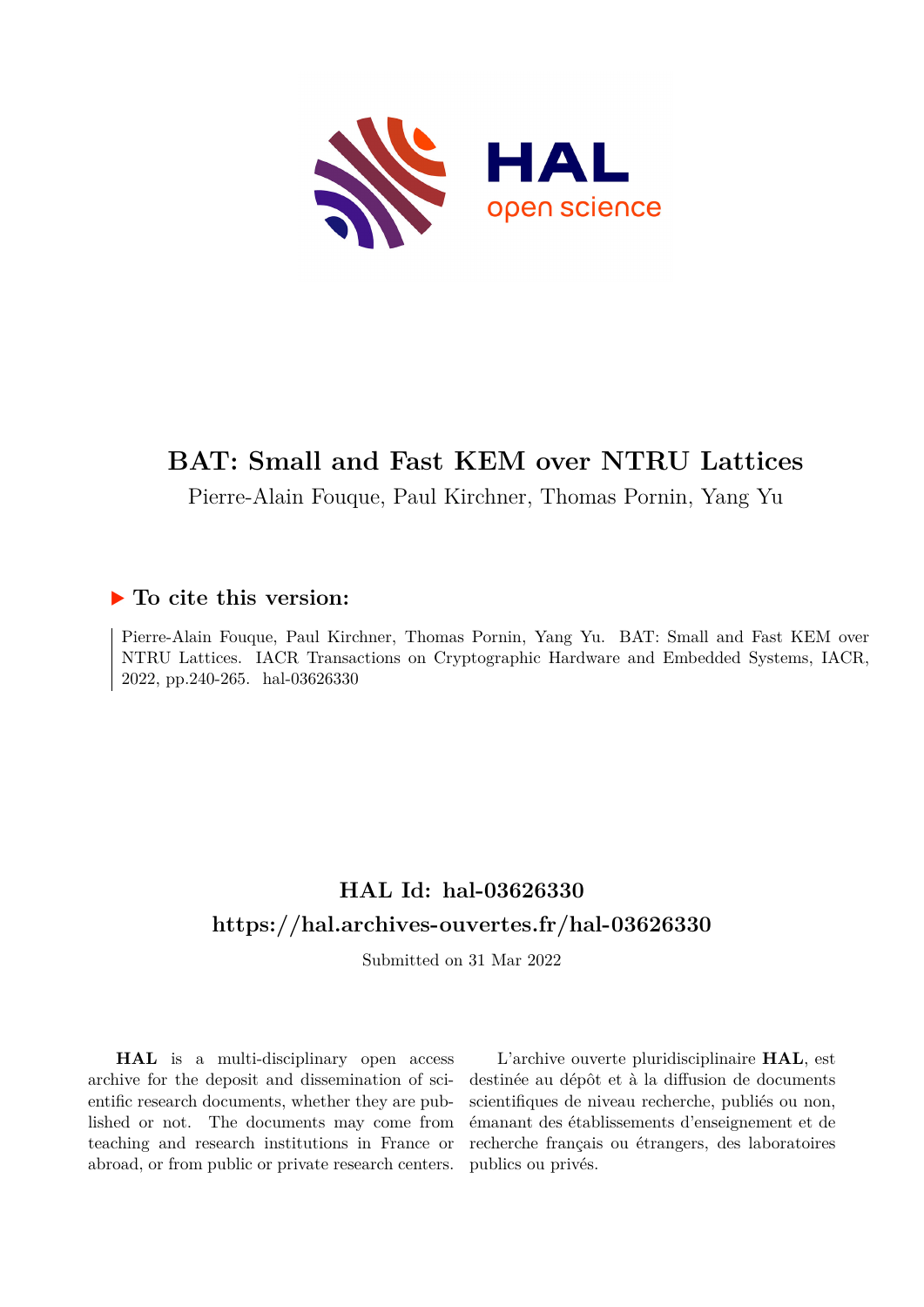# **BAT: Small and Fast KEM over NTRU Lattices**

Pierre-Alain Fouque<sup>1</sup>, Paul Kirchner<sup>1</sup>, Thomas Pornin<sup>2</sup> and Yang Yu<sup>3</sup>

<sup>1</sup> Rennes Univ, IRISA, Rennes, France [pierre-alain.fouque@irisa.fr](mailto:pierre-alain.fouque@irisa.fr), [paul.kirchner@irisa.fr](mailto:paul.kirchner@irisa.fr)

<sup>2</sup> NCC Group, Quebec, Canada [thomas.pornin@nccgroup.com](mailto:thomas.pornin@nccgroup.com) <sup>3</sup> BNRist, Tsinghua University, Beijing, China [yang.yu0986@gmail.com](mailto:yang.yu0986@gmail.com)

**Abstract.** We present BAT – an IND-CCA secure key encapsulation mechanism (KEM) that is based on NTRU but follows an encryption/decryption paradigm distinct from classical NTRU KEMs. It demonstrates a new approach of decrypting NTRU ciphertext since its introduction 25 years ago. Instead of introducing an artificial masking parameter  $p$  to decrypt the ciphertext, we use 2 linear equations in 2 unknowns to recover the message and the error. The encryption process is therefore close to the GGH scheme. However, since the secret key is now a short basis (not a vector), we need to modify the decryption algorithm and we present a new NTRU decoder. Thanks to the improved decoder, our scheme works with a smaller modulus and yields shorter ciphertexts, smaller than RSA-4096 for 128-bit security with comparable public-key size and much faster than RSA or even ECC. Meanwhile, the encryption and decryption are still simple and fast in spite of the complicated key generation. Overall, our KEM has more compact parameters than all current lattice-based schemes and a practical efficiency. Moreover, due to the similar key pair structure, BAT can be of special interest in some applications using Falcon signature that is also the most compact signature in the round 3 of the NIST post-quantum cryptography standardization. But different from Falcon, our KEM does not rely on floating-point arithmetic and can be fully implemented over the integers.

**Keywords:** Lattice-based cryptography · NTRU · KEM · Falcon

# **1 Introduction**

Lattice-based schemes, especially when they have a polynomial structure, are a very strong contender for post-quantum cryptography. They can be faster than widely deployed cryptosystems based on RSA and ECDH. However, the sizes of public keys, signatures and ciphertexts are significantly larger than in RSA and even larger by an order of magnitude compared with ECDH cryptosystems. Such a large size is a major drawback of lattice schemes, and can be a crucial obstacle in the following situations:

- Real-world protocols may have a maximum length designed for classical cryptography. For a standard Ethernet connection, the maximum transmission unit (MTU) is 1500 bytes<sup>1</sup>, and forward secrecy requires several objects.
- Large communication sizes increase the risk of lost packets and delays. Recent experiments on post-quantum TLS [51] show that communication sizes come to govern the performance when the packet loss rate is higher than 3%. Moreover, [57] examines how the initial TCP window size affects post-quantum TLS and SSH performance, and show that even a small size increase can reduce the observed post-quantum slowdown by 50%. In addition, transmission energy can also be a

<sup>1</sup>[https://en.wikipedia.org/wiki/Maximum\\_transmission\\_unit](https://en.wikipedia.org/wiki/Maximum_transmission_unit) and Distributions on IP packets.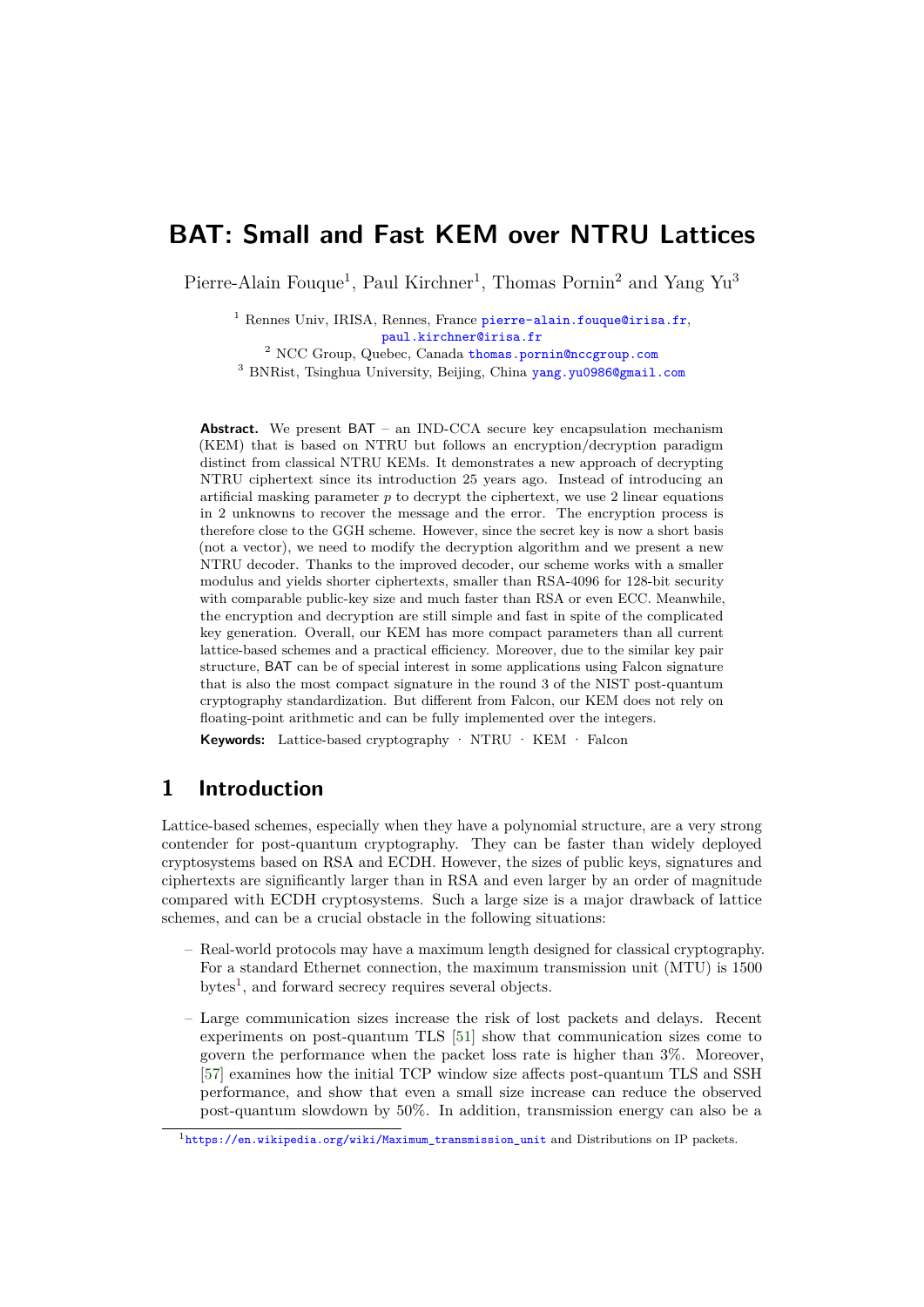significant part of the energy consumption on cryptography [55]. The size of signature schemes in TLS handshakes is also important as analyzed in [58].

– In some lightweight applications, e.g. internet of things (IoT), encryption and verification are done by some constrained devices. These devices only have small on-board storage and modest processors so that they may not be compatible with large public keys, signatures and ciphertexts.

With post-quantum cryptography standardization and deployment underway, it is important to explore new lattice-based cryptosystems with smaller parameters.

In this light, a natural choice is NTRU [39], as its structure reduces the data to one ring element. There have been many high-performance NTRU-based schemes ranging from Falcon [30], BLISS [26] for signature to NTRU-HRSS [41], NTTRU [47], NTRUEncrypt [20], NTRU Prime [9] for encryption and KEM. In particular, Falcon is the most compact signature in the round 3 of the NIST post-quantum cryptography standardization [50].

NTRU-based schemes are defined over some polynomial ring  $\mathcal{R}$  that is  $\mathcal{R} = \mathbb{Z}[x]/(x^n+1)$ with *n* a power-of-2 in this work. The secret key of an NTRU cryptosystem is essentially a pair of short polynomials  $(f, g) \in \mathbb{R}^2$  while the public key is  $h = f^{-1}g \mod q$ . All NTRU encryption schemes, ranging from the earliest proposal [39] to the round 3 NIST submission [14], have followed essentially the same design rationale for more than 20 years. Concretely, the ciphertext is  $c = phr + m \text{ mod } q$  where p is the masking modulus, r is the randomness, *m* is the message. A correct decryption is built upon that  $c' = pgr + fm$  is short so that  $c' = (fc \mod q)$ . The masking modulus p is also necessary to decrypt: one needs to first clean out *pgr* via reduction modulo *p* and then to recover *m* by multiplying the inverse of *f* modulo *p*. For typical NTRU KEMs,  $(f, g)$  is sparse and of length about  $C\sqrt{n}$  for small constant *C*.

By contrast, the design rationale for NTRU-based signatures went through some significant changes. The first NTRU-based signature is NTRUSign [38] that is a hashand-sign scheme. However, its signature transcripts leak some secret key information so that NTRUSign and some variants were broken by statistical attacks [49, 28]. Later, Ducas et al. made use of the GPV hash-and-sign framework [33] and proposed a provably secure NTRU-based signature [27] that further developed into Falcon [30]. The public key of Falcon is still  $h = f^{-1}g$  mod q for some short  $(f, g)$ , while the actual secret key is a trapdoor basis  $B_{f,g} = \begin{pmatrix} g & G \\ f & F \end{pmatrix} \in \mathcal{R}^{2 \times 2}$  such that  $gF - fG = q$ . The signing of Falcon

is essentially Gaussian sampling with a trapdoor [33, 29]. Consequently, the signature size depends on the maximal Gram-Schmidt norm of **B***f,g*. As analyzed in [27], Falcon chooses  $(f, g)$  of  $||(f, g)|| \approx 1.17\sqrt{q}$  for optimal parameters. Therefore,  $||(f, g)||$  in Falcon is independent of *n*, which is different from the case of NTRU KEMs.

Some other NTRU-based signatures [26, 24], do just use one vector  $(f, q)$  as the secret key as the case of NTRU KEMs. However, to the best of our knowledge, there is no practical NTRU-based KEM using a trapdoor basis as the secret key. Intuitively we expect  $(F, G)$  to yield one more equation in decryption so that one can recover both the message and encryption randomness via two equations. This in effect gets rid of the masking modulus *p* in classical NTRU KEMs and thus hopefully allows smaller parameters. Moreover, when we unify the trapdoor function for both signature and KEM part of the code can be shared, and we may also reduce some storage and communication. Therefore, it would be interesting to investigate the practicality of a trapdoor basis for KEM.

Indeed, the earliest lattice-based cryptosystem GGH (Goldreich-Goldwasser-Halevi [34]) uses a trapdoor basis as the secret key and implements both encryption and signature based on that trapdoor function. Later Micciancio improved the GGH trapdoor function by using the Hermite normal form [48]. While GGH encryption has a long history as NTRU, its practicality is far from well-studied and there is no GGH-like encryption/KEM with concrete parameter and security analysis so far.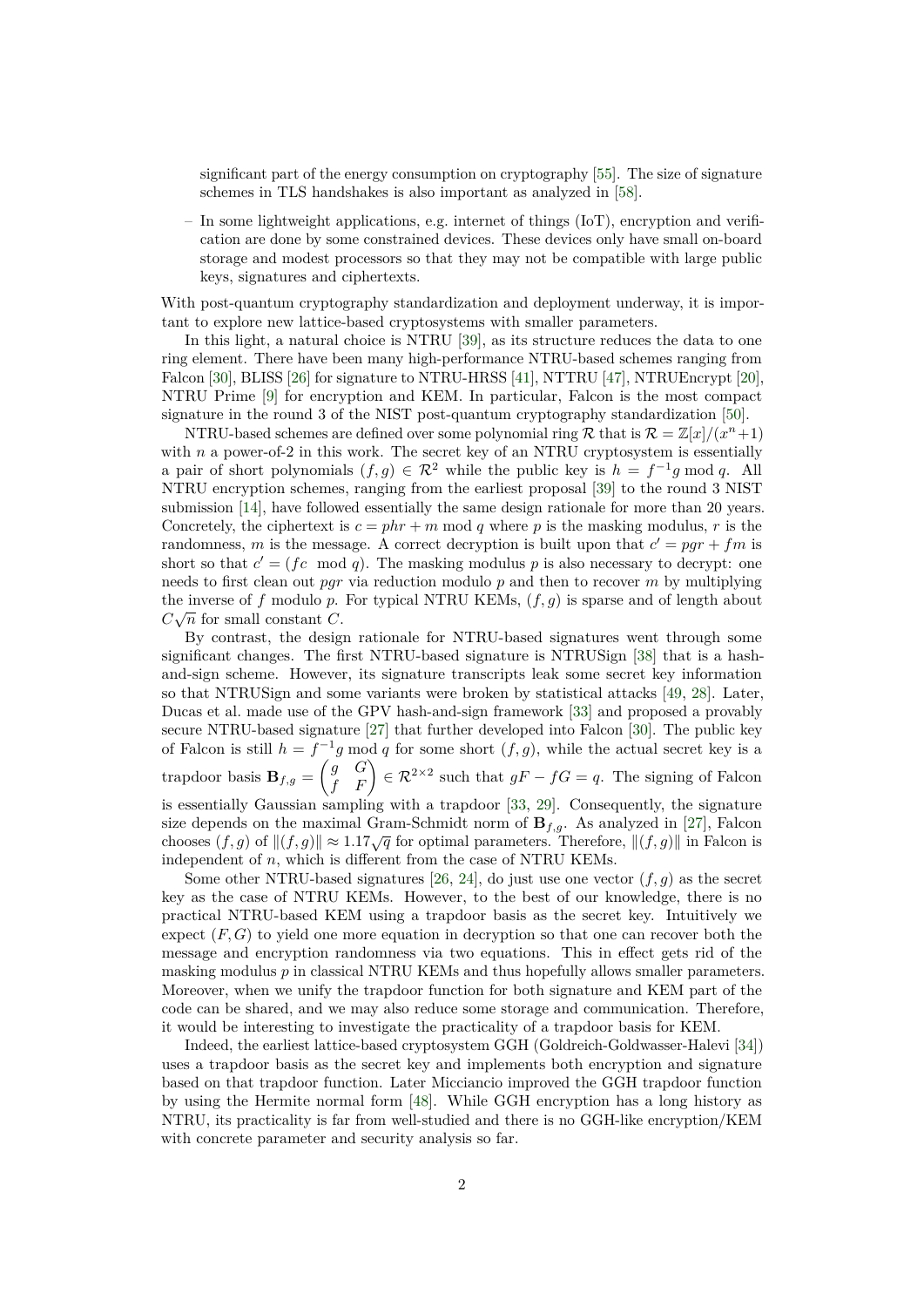Our contributions. We present a new KEM based on NTRU, called BAT<sup>2</sup>. Similar to Falcon signature, BAT uses  $h = f^{-1}g \mod q$  as the public key and its secret key is a trapdoor basis  $\mathbf{B}_{f,g}$  with an additional ring element (for faster decapsulation). In addition, BAT shares the same leading design principle with Falcon, i.e. minimizing the communication size.

Our main improvement in BAT-KEM is a better decapsulation algorithm, which represents a major modification to the NTRU encryption scheme since its introduction 25 years ago. Instead of following the original NTRU, we modify it according to the GGH-Micciancio blueprint [35, 48]. The message *m* is now encapsulated as  $c = hm + e \mod q$ where *h* is the NTRU public key and *e* is a small error. The decapsulation corresponds to applying Babai's nearest plane algorithm with the secret basis to decode the closest lattice point, and therefore recovering the message. Compared with other NTRU KEMs, we do not need the masking modulus *p* to extract the message. Instead of multiplying only by *f*, we multiply by *F* so that we get 2 linear equations in the 2 unknowns *e, m*.

However, Babai's nearest plane algorithm heavily relies on floating-point arithmetic, although most expensive calculation can be done in a pre-computation phase. To avoid floating-point arithmetic in the decapsulation, we replace the high-precision Gram-Schmidt vectors with integral approximations. Additionally, notice that *m* and *e* do not necessarily follow the identical distribution, hence we take into account their different sizes to optimize the decoding. We also use the Learning With Rounding (LWR) assumption [7, 15] in order to further reduce the size of the ciphertext. Our improved decoding algorithm can be used with a smaller modulus and dropping more bits, and thereby increases the security of the scheme *and* decreases the communication.

Overall, our KEM achieves very impressive performance. First of all, for the same NIST security level, BAT achieves the smallest communication size, namely "public key size + ciphertext size", among all current lattice cryposystems and even RSA cryptosystems. Secondly, the complexity of the code as well as its running time is asymmetric: while the key generation is complicated, the frequent key usage is quite efficient. Specifically, the encryption is very simple — essentially a ring multiplication —, and the decryption also boils down to a few ring additions and multiplications. Cheap daily operations make BAT particularly compatible with small devices. Thirdly, we can implement the whole scheme fully over integers, which is different from the case of Falcon. Our implementation is constant-time and uses some AVX2 optimizations. We can notice that BAT has performance comparable to Kyber while being more compact. Furthermore, it is comparable to SIKE p434 in size while being much more efficient. We gave the timing with x86 assembly optimization, while with the same level of optimization we did, the SIKE performance timing would be higher by one order of magnitude. We summarize the detailed comparisons with some well-known schemes in Table 2.

Finally, we explain in a simplistic way why the new decryption algorithm leads to smaller parameters. To correctly decrypt, our KEM needs  $(f c \mod q) = gm + fe$ , i.e.  $||gm + fe||_{\infty} < \frac{q}{2}$ , while previous NTRU KEMs need  $||pgr + fm||_{\infty} < \frac{q}{2}$ . We also compare with ring-LWE-based KEMs. For a typical ring-LWE-based KEM, its secret key is  $(f, g) \in \mathbb{R}^2$ , public key is  $(a, b = af + g) \in (\mathbb{R}/q\mathbb{R})^2$  and ciphertext is  $(c_1 =$  $ae_0 + e_1, c_2 = be_0 + e_2 + \lfloor \frac{q}{2} \rfloor m \in (\mathcal{R}/q\mathcal{R})^2$ . The requirement for correct decryption is  $||e_0g - e_1f + e_2||_{\infty} < \frac{q}{4}$ . Suppose that *m, e, r, e<sub>i</sub>* are drawn from a distribution of standard deviation  $\sigma_e$  and  $f, g$  from a distribution of standard deviation  $\sigma_f$ . The coefficients of  $gm + fe, pgr + fm, e_0g - e_1f + e_2$  are modeled as Gaussian. The comparison on parameter restrictions are summarized in Table 1. It can be seen that given  $(n, \tau, \sigma_e, \sigma_f)$ , BAT allows a smaller modulus *q*. Note that for fixed  $(n, \sigma_e, \sigma_f)$ , a smaller *q* implies higher security.

<sup>2</sup>BAT stands for "Basis with Attractive Trapdoor".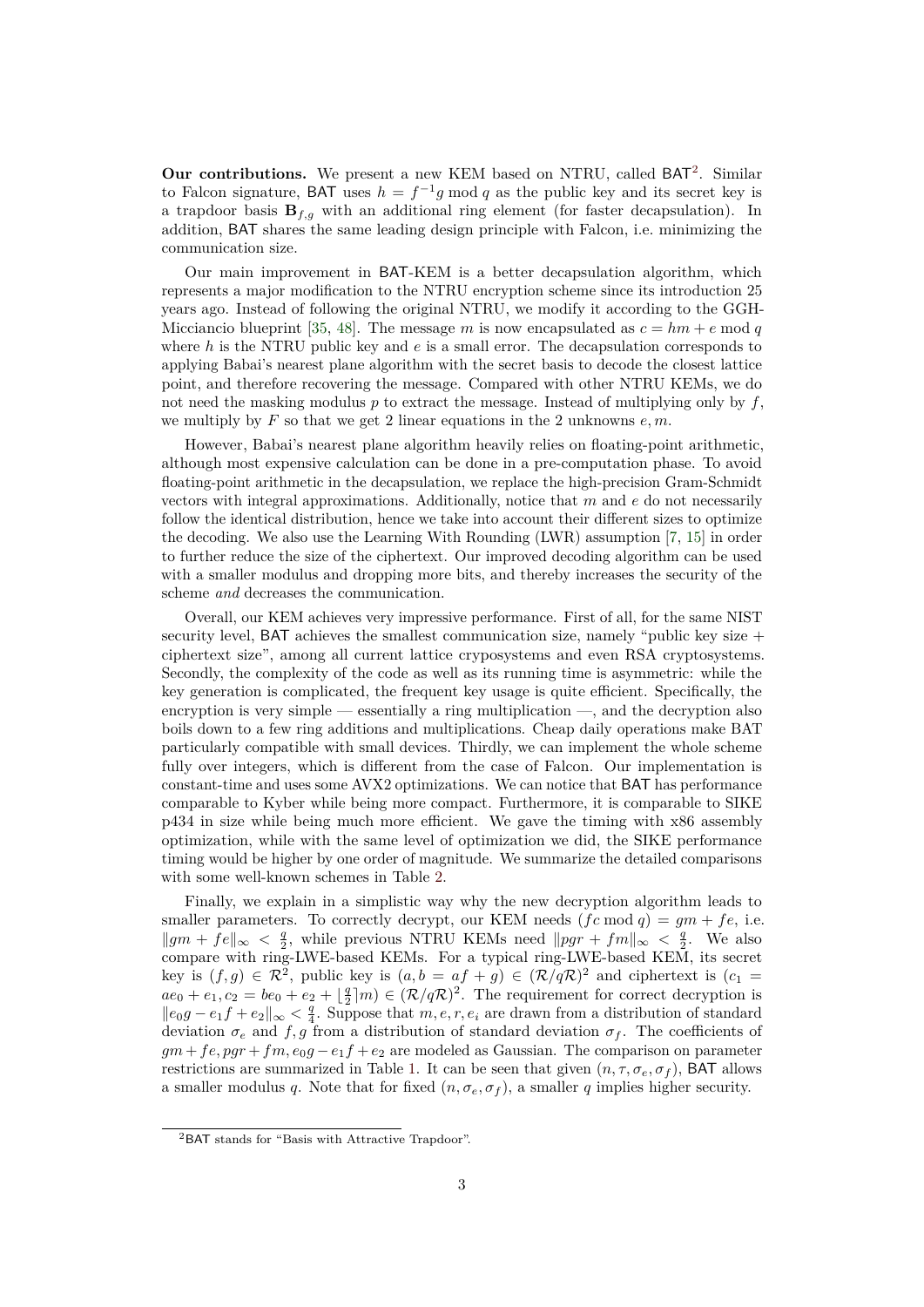**Table 1:** The parameter restrictions for correct decryption. The parameter  $\tau$  is the tail-bound parameter determining the decryption failure rate.

|          | Requirement for correct decryption                     |
|----------|--------------------------------------------------------|
| NTRU     | $\tau \sigma_e \sigma_f \sqrt{(p^2+1)n} < \frac{q}{2}$ |
| Ring-LWE | $\tau \sigma_e \sigma_f \sqrt{2n} < \frac{q}{4}$       |
| RAT      | $\tau \sigma_e \sigma_f \sqrt{2n} < \frac{q}{2}$       |

**Table 2:** Comparisons with other KEMs including NTRU-HRSS [41], NTTRU [47], Kyber [4], Saber [8], LAC [45], Round5 [5], ECC, RSA and SIKE [42]. Timings do not include random generation (from the operating system) or key derivation costs. Sizes for BAT and LW-BAT include an optional one-byte identifying header. The implementation of LW-BAT was not fully optimized with AVX2 opcodes.

|                             | Security        | Ciphertext<br>(bytes) | PK<br>(bytes) | Keygen<br>(kcycles)  | Encaps<br>(kcycles)  | Decaps<br>(kcycles)  |
|-----------------------------|-----------------|-----------------------|---------------|----------------------|----------------------|----------------------|
| <b>BAT</b>                  | 128 bits<br>473 |                       | 521           | $30.6 \times 10^{3}$ | 8.4                  | 54.3                 |
| <b>BAT</b>                  | $256$ bits      | 1006                  | 1230          | $185.7 \times 10^3$  | 18.5                 | 118.6                |
| LW-BAT                      | 80 bits         | 203                   | 225           | $23.6 \times 10^{3}$ | 55.7                 | 248.0                |
| <b>NTRU-HRSS</b>            | 128 bits        | 1140                  | 1140          | 220.3                | 34.6                 | 65.0                 |
| <b>NTTRU</b>                | 128 bits        | 1248                  | 1248          | 6.4                  | 6.1                  | 7.8                  |
| Kyber                       | 128 bits        | 768                   | 800           | 33.9                 | 45.2                 | 34.6                 |
| Kyber                       | $256$ bits      | 1568                  | 1568          | 73.5                 | 97.3                 | 79.1                 |
| Saber                       | 128 bits        | 736                   | 672           | 45.2                 | 62.2                 | 62.6                 |
| Saber                       | $256$ bits      | 1472                  | 1312          | 126.2                | 153.8                | 155.7                |
| <b>LAC</b>                  | 128 bits        | 712                   | 544           | 59.6                 | 89.1                 | 140.2                |
| <b>LAC</b>                  | $256$ bits      | 1424                  | 1056          | 135.8                | 208.0                | 359.2                |
| Round <sub>5</sub>          | 128 bits        | 620                   | 461           | 46                   | 68                   | 95                   |
| Round <sub>5</sub>          | $256$ bits      | 1285                  | 978           | 105                  | 166                  | 247                  |
| Round5-iot <sup>a</sup>     | 96 bits         | 394                   | 342           | 41                   | 52                   | 28                   |
| <b>RSA 4096</b>             | 128 bits        | 512                   | 512           | $2.19 \times 10^{6}$ | 212.1                | 13690                |
| ECC                         | $128$ bits      | 32                    | 32            | 46                   | 176                  | 130                  |
| SIKE $p434^b$               | $128$ bits      | 346                   | 330           | $5.9 \times 10^{3}$  | $9.7 \times 10^3$    | $10.3 \times 10^{3}$ |
| Compressed<br>SIKE $p434^b$ | $128$ bits      | 236                   | 197           | $10.2 \times 10^{3}$ | $15.1 \times 10^{3}$ | $11.1 \times 10^{3}$ |

<sup>a</sup> Here Round5-iot is only IND-CPA secure rather than IND-CCA secure.

<sup>b</sup> SIKE and compressed-SIKE use x64 assembly optimizations.

**Comparison with Falcon.** BAT is similar in spirit to Falcon signature: they both achieve good compactness by using some nice NTRU trapdoor basis as the secret key. Nevertheless, some crucial distinctions exist between BAT and Falcon.

- At a high level, BAT and Falcon exploit their trapdoor to solve CVP (closest vector problem), but the used CVP algorithms are very different. Specifically, Falcon makes use of the KGPV Gaussian sampler [33] that is a *randomized* Babai's nearest plane algorithm. In contrast, BAT decrypts with a *deterministic* NTRU decoder that can be viewed as a hybrid of Babai's round-off and nearest plane algorithms.
- The algorithms of BAT are simpler than those of Falcon. On the one hand, the signing of Falcon relies on *high-precision Gaussian sampling*, but the encryption and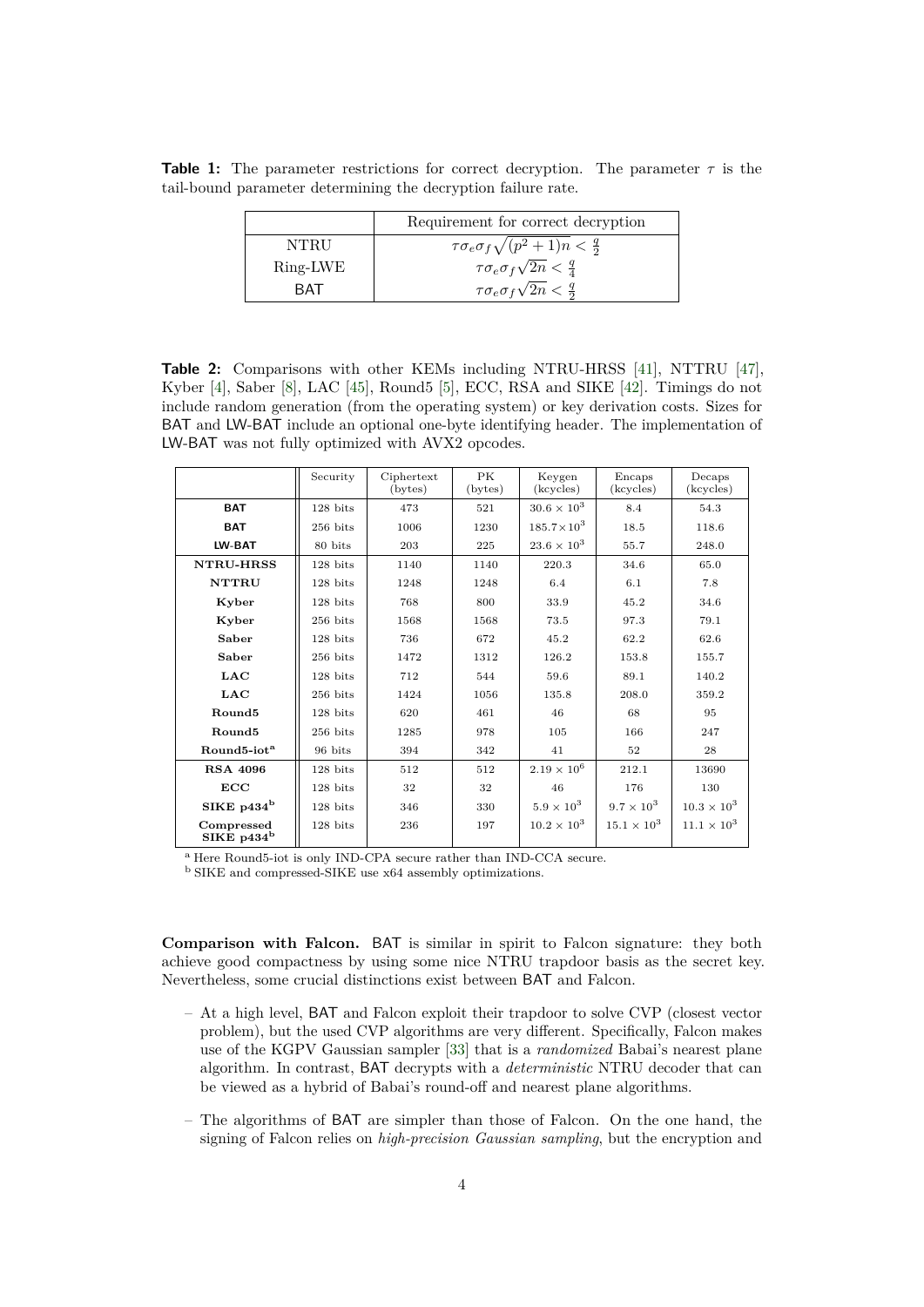decryption of BAT only need *basic integer operations*. On the other, Falcon includes *many* high-precision intermediate values along with the trapdoor for faster signing, but BAT just adds *one* integral polynomial for faster decryption.

– The NTRU trapdoors of BAT and Falcon are generated in different ways. In fact, Falcon chooses its trapdoor for *smaller signatures*, which is equivalent to minimizing the maximal Gram-Schmidt norm of the trapdoor basis. As for BAT, the trapdoor is generated to *minimize the decryption failure*, and according to our new decoder, the distributions of the message and error will also affect the trapdoor generation (see Section 3 for more details).

**Related work.** Very recently, Chuengsatiansup et al. [18] propose some extensions of Falcon signature and NTRU encryption over Module-NTRU lattices. This allows more flexible parameters for NTRU-based cryptosystems. Our techniques are likely to apply to the Module-NTRU-based schemes as well.

In order to improve parameters, some schemes [17, 61] are built upon a variant of LWE in which the secret and error follow different distributions. Our work makes use of a similar idea. Yet the main difference is that our KEM follows a novel pattern which is essential to minimize the parameters.

**Roadmap.** We start in Section 2 with some preliminary materials. In Section 3, we introduce a new decoding algorithm that is the building block of our NTRU-based KEM. Section 4 presents our KEM in details. We give security proofs and estimates in Section 5 and implementation details in Section 6.

## **2 Preliminaries**

### **2.1 Notations**

We follow the setting  $\mathbb{Z}_q = \{-(\lceil q/2 \rceil - 1), -(\lceil q/2 \rceil - 2), \cdots, q - \lceil q/2 \rceil \}$  and  $(a \mod q) \in \mathbb{Z}_q$ for any  $a \in \mathbb{Z}$ . Let ln (resp. log) denote the logarithm with base  $e$  (resp. 2). For an integer  $q > 0$ , let  $[a]_q = [aq]/q \in (1/q) \cdot \mathbb{Z}$  for  $a \in \mathbb{R}$ . For a real-valued function *f* and a countable set *S*, we write  $f(S) = \sum_{x \in S} f(x)$  assuming that this sum is absolutely convergent.

#### **2.2 Linear algebra**

Let **B** =  $(\mathbf{b}_0, \ldots, \mathbf{b}_{n-1}) \in \mathbb{Q}^{n \times n}$  of rank *n*. The Gram-Schmidt orthogonalization of **B** is **B** = **B**<sup>\*</sup>**U**, where **U**  $\in \mathbb{Q}^{n \times n}$  is upper-triangular with 1 on its diagonal and **B**<sup>\*</sup> =  $(\mathbf{b}_0^*, \ldots, \mathbf{b}_{n-1}^*)$  is a matrix with pairwise orthogonal columns.

Let  $\mathcal{R}_n = \mathbb{Z}[x]/(x^n + 1)$  with *n* a power-of-2 and  $\mathbb{K}_n = \mathbb{Q}[x]/(x^n + 1)$ . We denote by  $(\mathcal{R}_n \mod q)$  the ring  $\mathcal{R}_n/q\mathcal{R}_n$ . When the context is clear, we may write  $\mathcal{R}_n$  (resp.  $(\mathbb{K}_n)$  as R (resp. K). We identify  $f = \sum_{i=0}^{n-1} f_i x^i \in \mathbb{K}_n$  with its coefficient vector **coef**(*f*) = (*f*<sub>0</sub>, · · · *, f*<sub>*n*−1</sub>). Let  $||f|| = ||\textbf{coef}(f)||$  and  $||f||_{\infty} = ||\textbf{coef}(f)||_{\infty}$ . We denote by *f* the conjugate of *f*, i.e.  $f(x^{-1})$ . Let  $\mathbf{1} = \sum_{i=0}^{n-1} x^i \in \mathcal{R}$ . The symbol  $\lfloor \cdot \rceil_q$  is naturally generalized to  $\mathbb{K}_n$  by applying it coefficient-wise.

#### **2.3 Probability and statistics**

Given a distribution *χ*, we write  $z \leftarrow \chi$  when the random variable *z* is drawn from *χ*. For  $z \leftarrow \chi$ , let  $\mu[z]$  (resp.  $\sigma[z]$ ) denote the expectation (resp. standard deviation) of *z*, and  $\mu[\chi] := \mu[z]$  (resp.  $\sigma[\chi] := \sigma[z]$ ). If  $\mu[\chi] = 0$ , then  $\chi$  is called *centered*. For a random  $a \in \mathbb{K}$ , if all its coefficients independently follow a distribution  $\chi$ , then we call *a iid-random*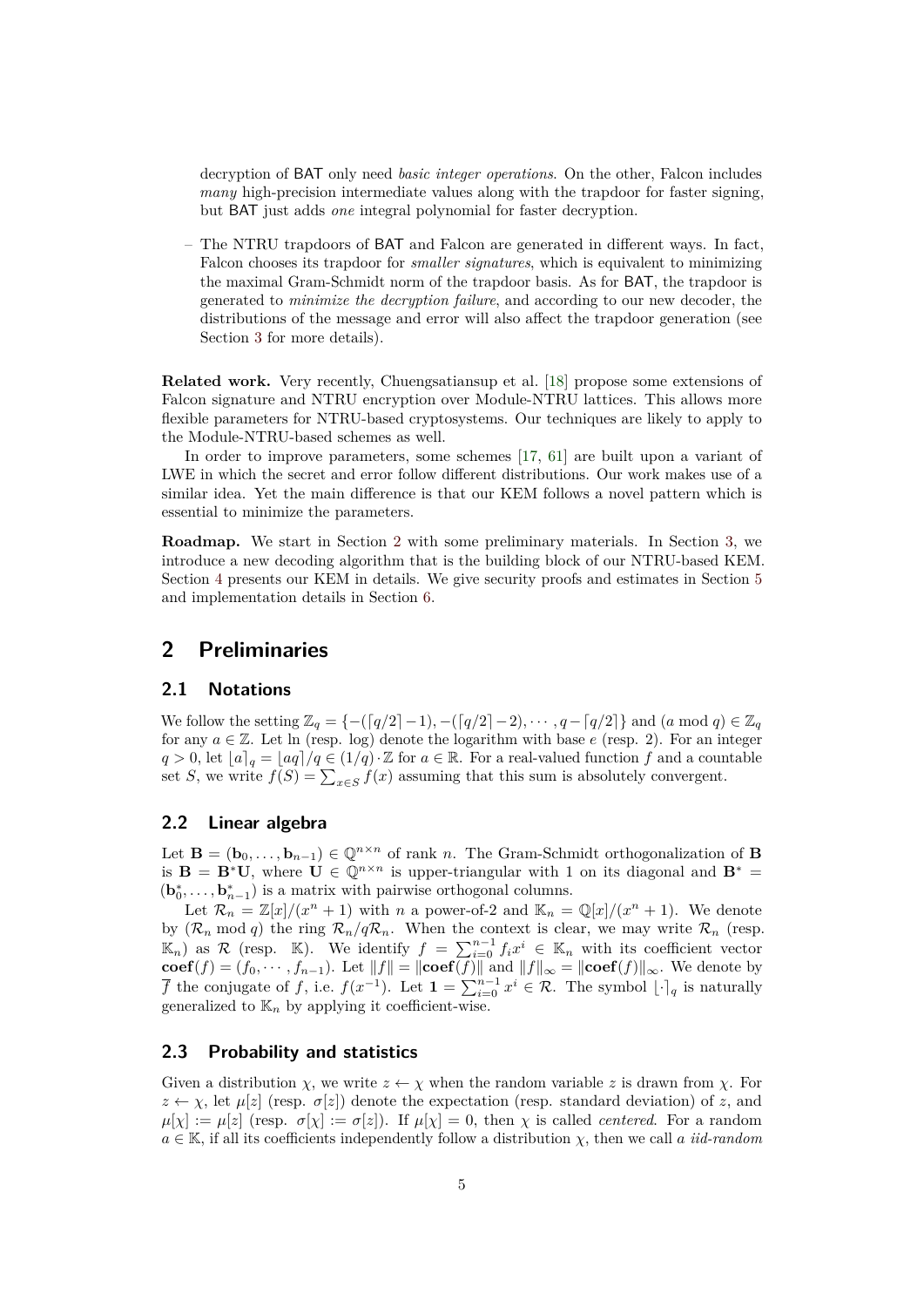*over χ*. If  $a \in \mathbb{K}$  is iid-random over *χ*, we write  $\sigma_a = \sigma[\chi]$  and  $\mu_a = \mu[\chi]$ . We call it *centered* when  $\mu_a = 0$ .

For a distribution  $\chi$ , we denote by  $\textsf{Sample}(\chi)$  the procedure of generating a random sample of  $\chi$  and by  $\mathsf{Sample}(\chi;\mathsf{seed})$  the sampling procedure with seed seed. For a finite set *S*, let  $U(S)$  be the uniform distribution over *S*. In particular, for a positive integer *k*,  $\sigma[U(\mathbb{Z}_k)] = \sqrt{\frac{k^2-1}{12}}$  and  $\mu[U(\mathbb{Z}_k)] = 0$  if *k* is odd; otherwise  $\mu[U(\mathbb{Z}_k)] = \frac{1}{2}$ .

For  $c \in \mathbb{R}$  and  $\sigma > 0$ , let  $\rho_{\sigma,c}(x) = \exp\left(-\frac{(x-c)^2}{2\sigma^2}\right)$  $\left(\frac{(x-c)^2}{2\sigma^2}\right)$  be the one-dimensional Gaussian function with center *c* and standard deviation  $\sigma$ . When  $c = 0$ , we just write  $\rho_{\sigma}(x)$ . The discrete Gaussian over integers with center *c* and standard deviation  $\sigma$  is defined by the probability function

$$
D_{\mathbb{Z},\sigma,c}(x) = \frac{\rho_{\sigma,c}(x)}{\rho_{\sigma,c}(\mathbb{Z})}, \forall x \in \mathbb{Z}.
$$

Let  $\text{erf}(x) = \frac{2}{\sqrt{\pi}} \int_0^x \exp(-t^2) dt$  be the error function. For a random variable *X* following a normal distribution with mean 0 and variance  $1/2$ ,  $erf(x)$  is the probability of X in the range  $[-x, x]$ .

### **2.4 NTRU**

Given  $f, g \in \mathcal{R}$  such that  $f$  is invertible modulo some  $q \in \mathbb{Z}$ , let  $h = f^{-1}g \mod q$ . The NTRU lattice defined by *h* is denoted by  $\mathcal{L}_{h,q} = \{(u, v)^t \mid u = hv \mod q\}$ . Given  $(f,g)$ , one can compute  $\begin{pmatrix} g & G \\ f & F \end{pmatrix} \in \mathcal{R}^{2\times 2}$  a basis of  $\mathcal{L}_{h,q}$  by solving the NTRU equation  $gF - fG = q$  [38, 53]. Fixing  $(f, g)$ , there are infinitely many such bases, whereas these bases have the same Gram-Schmidt norms. Hence, we simply write  $\mathbf{B}_{f,g} = \begin{pmatrix} g & G \\ f & F \end{pmatrix} \in \mathcal{R}^{2 \times 2}$ .

While the public key of an NTRU-based scheme is *h* itself, the secret key can have different forms. For most NTRU encryption schemes, the secret key is (*g, f*) itself, i.e. one short vector of  $\mathcal{L}_{h,q}$ . But for some other applications, e.g. signature and IBE, the secret key is  $\mathbf{B}_{f,q}$  called an NTRU *trapdoor basis*. Falcon [30] is a representative example. Falcon is an NTRU-based signature following the GPV hash-and-sign framework [33]. To sign a message *m*, the signer computes a pair of short polynomials (*s*1*, s*2) such that  $s_1 + h s_2 =$  Hash $(m)$ . This procedure is accomplished by lattice Gaussian sampling with **B***f,g* and the length of the signature (*s*1*, s*2) depends on the sampled Gaussian width. The Gaussian sampler of Falcon is a fast Fourier variant [29] of the KGPV sampler [33], hence the signature size is proportional to the maximal Gram-Schmidt norm of **B***f,g*. For optimal parameters, Falcon generates  $(f, g)$  such that  $||(f, g)|| \approx 1.17\sqrt{q}$  as per [27].

# **3 A New NTRU Decoder**

In this section we present a new NTRU decoding algorithm that is the key component of our KEM. In the context of NTRU, the code words are  $hs + e \text{ mod } q$  where h is the public key and *s, e* are small polynomials. The decoding process recovers (*s, e*) with an NTRU trapdoor. An ideal decoder is supposed to satisfy:

- 1. All operations are simple and efficient; no high-precision arithmetic is needed.
- 2. The decoding distance is large, i.e. being able to recover large errors (*s, e*). Note that for our KEM, larger errors correspond to higher security level.

There have been two famed decoding algorithms due to Babai [6]: Babai's round-off algorithm (RO for short) and Babai's nearest plane algorithm (NP for short). They have respective pros and cons. The RO algorithm outperforms NP in efficiency and simplicity.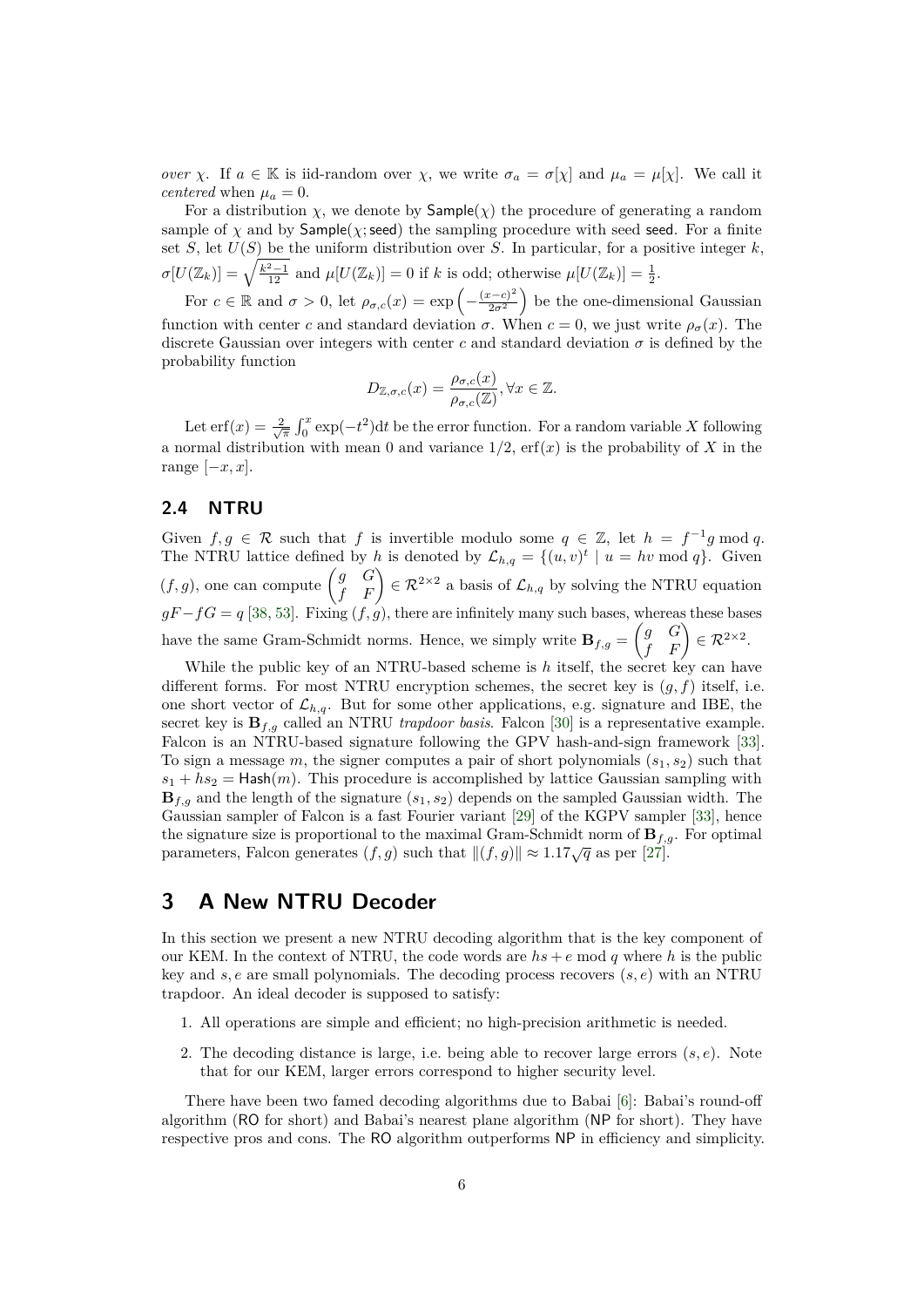In addition, RO is particularly compatible with *q*-ary lattices: all operations are over  $\mathbb{Z}_q$ . By contrast, NP is capable of decoding larger errors in both the worst and average cases [54]. Yet the principal drawback of NP is its reliance on high-precision arithmetic.

Our decoder improves on both RO and NP. First, it is able to tackle a larger decoding distance than RO. Second, while complicated computations are still required, all involved algorithms can be implemented using fixed-point arithmetic in practice, which outperforms NP. Meanwhile these expensive computations can be done in the pre-computation and therefore do not affect the decoding efficiency. With an auxiliary integer vector, our algorithm achieves the same efficiency as RO and totally performs over integers. To optimize the decoding, our algorithm also takes into account the distributions of *s* and *e*.

#### **3.1 Babai's algorithms for NTRU**

For better contrast, we first recall RO and NP briefly in the NTRU setting. Let *h* ∈  $(\mathcal{R} \mod q)$  be the public key and  $\mathbf{B}_{f,g} = \begin{pmatrix} g & G \\ f & F \end{pmatrix} \in \mathcal{R}^{2 \times 2}$  be the trapdoor basis. In later discussion, we shall treat  $\mathcal{L}_{h,q}$  as a  $\mathcal{R}\text{-module}$  of rank 2 rather than a  $\mathbb{Z}\text{-module}$  of rank  $2n$ . The application of RO related to NTRU dates back to NTRUSign  $[38]$ . Given  $c =$ 

 $hs + e \in (\mathcal{R} \mod q)$ , we have  $\begin{pmatrix} c & c \\ c & d \end{pmatrix}$  $\boldsymbol{0}$  $\left(\frac{e}{h,q}\right) \in \mathcal{L}_{h,q} + \left(\frac{e}{h,q}\right)$ −*s* ). The RO algorithm computes  $\begin{pmatrix} e' \end{pmatrix}$  $-s'$  $=$  *c*  $\overline{0}$  $\int -\mathbf{B}_{f,g} \left| \mathbf{B}_{f,g}^{-1} \left( \begin{matrix} c \\ 0 \end{matrix} \right) \right|$  $\begin{bmatrix} c \ 0 \end{bmatrix}$  as  $\begin{pmatrix} e \ -1 \end{pmatrix}$ −*s* ). As  $\mathbf{B}_{f,g}^{-1} = \frac{1}{q}$  $\begin{pmatrix} F & -G \\ -f & g \end{pmatrix}$ , a correct decoding such that (*e*  $\lambda(s') = (e, \overline{s})$  follows if

$$
\begin{pmatrix} F & -G \\ -f & g \end{pmatrix} \begin{pmatrix} e \\ -s \end{pmatrix} = \begin{pmatrix} Fc \bmod q \\ -fc \bmod q \end{pmatrix}.
$$

This is equivalent to

$$
\max\{\|fe+gs\|_{\infty}, \|Fe+Gs\|_{\infty}\} \le \frac{q}{2}.
$$

The NP algorithm is more complicated. It involves the Gram-Schmidt orthogonal basis  $\mathbf{B}_{f,g}^* = \begin{pmatrix} g & G^* = G - vg \\ f & F^* = F - vf \end{pmatrix}$  where  $v = \frac{F\overline{f} + G\overline{g}}{f\overline{f} + g\overline{g}}$  $\frac{Ff+Gg}{f\bar{f}+g\bar{g}}$ . A correct decoding follows if  $\max\{\|fe + gs\|_{\infty}, \|F^*e + G^*s\|_{\infty}\}\leq \frac{q}{2}.$ 

In some applications [27, 30], the trapdoor basis is optimal with respect to Gram-Schmidt norms:  $\|(g, f)\| \approx \|(G^*, F^*)\|$ . However,  $\|(g, f)\|$  and  $\|(G, F)\|$  are not so close:  $||(G, F)|| \approx \sqrt{\frac{n}{12}} \cdot ||(g, f)||$  [38]. As a consequence,  $||(e, s)||$  is dominated by the large  $||(G, F)||$  in the RO algorithm but by the small  $||(g, f)||$  in the NP algorithm, which leads to a gap of  $O(\sqrt{n})$ .

### **3.2 Our decoding algorithm for NTRU**

As shown in Section 3.1, RO boils down to solving two linear equations over  $\mathcal R$  (without modular reduction). To enlarge its decoding range, we hope to replace the large  $(G, F)$ with some small vector  $(G', F')$  of size  $\approx ||(g, f)||$ . A natural candidate is  $(G^*, F^*)$  $(G - v g, F - v f)$  with  $v = \frac{F f + G \overline{g}}{f \overline{f} + \overline{f}}$  $\frac{Ff+G\overline{g}}{f\overline{f}+g\overline{g}}$  as in NP. However, if we want to work with  $(G^*,F^*)$ directly, we have to resort to high-precision arithmetic. To overcome the precision issue, we choose  $(G', F') = (G - g\lfloor v \rfloor_{q'}, F - f\lfloor v \rfloor_{q'}) \in (1/q')\mathcal{R}^2$ . When  $q'$  is sufficiently large,  $(G', F')$  converges to  $(G^*, F^*)$  whose norm is about  $\|(g, f)\|$ . In practice, a moderate q' suffices to significantly improve the decoding.

We further refine our decoder as per the distributions of *s* and *e*. We focus on the common case where both *s* and *e* are iid-random over some publicly known distributions  $\chi_s$ and  $\chi_e$ . In practice,  $\chi_s$  and  $\chi_e$  are not necessarily same even close, which may cause a gap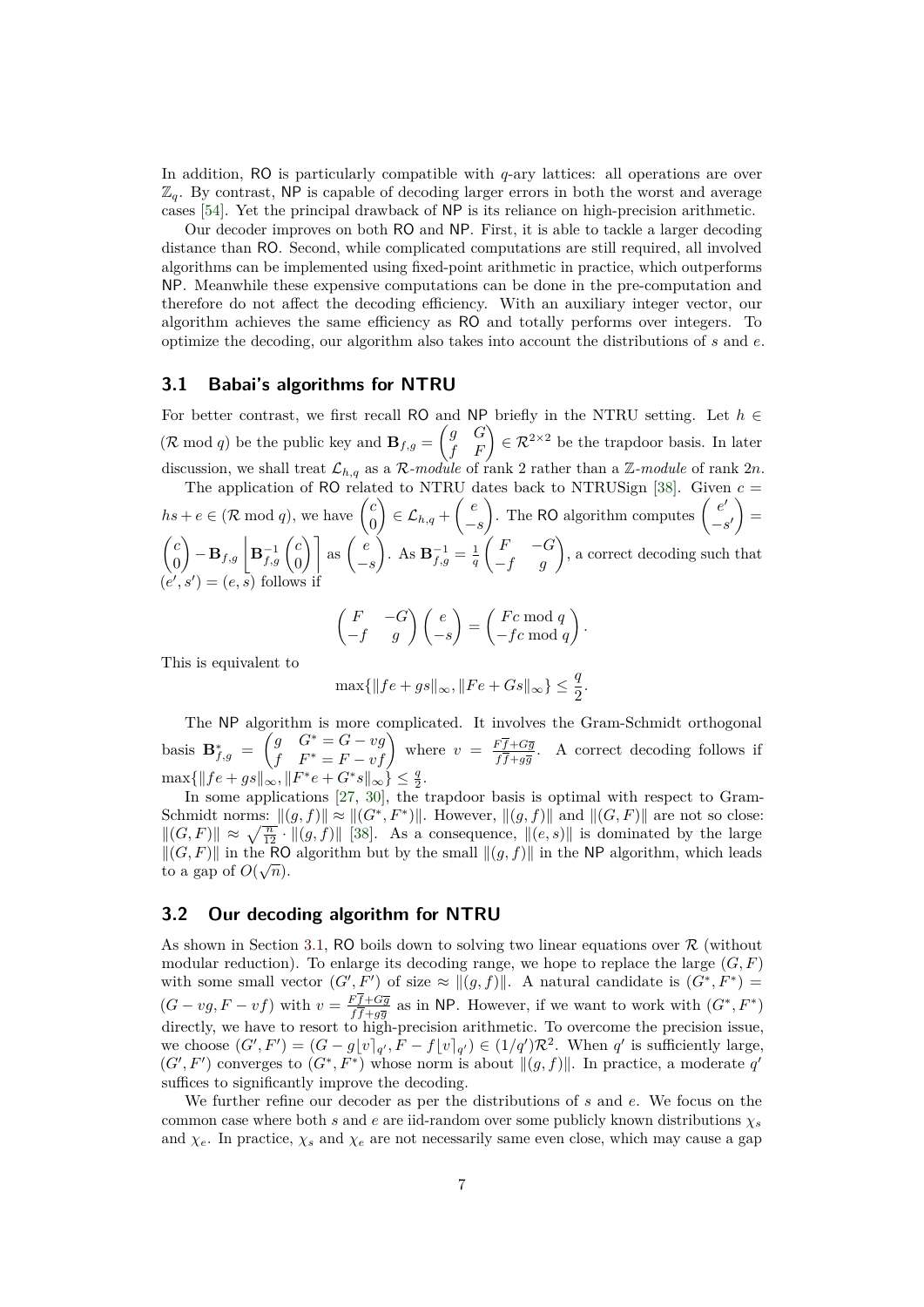between the sizes of *s* and *e*. For example, when  $||s|| \ll ||e||$ , we expect a better decoding by using a basis  $\begin{pmatrix} g' & G' \\ g' & F' \end{pmatrix}$  $f'$   $F'$  $\int$  with  $||g'|| > ||g|| \approx ||f|| > ||f'||$  and  $||G'|| > ||G|| \approx ||F|| > ||F'||$ . To this end, we introduce a parameter  $\gamma$ , by default  $\gamma = \sigma_e/\sigma_s$ , to compute the optimal decoding basis. Moreover,  $\chi_s$  and  $\chi_e$  do not have to be centered neither, e.g.  $\chi_s = U(\mathbb{Z}_2)$ . For given  $(f, g)$ , non-centered *s* and *e* lead to a non-zero average of  $fe + gs$ . Therefore, we also consider the impact of  $\mu_s$  and  $\mu_e$  during decoding. Here we assume  $\mu_s, \mu_e \in \frac{1}{Q} \cdot \mathbb{Z}$  for some  $Q \in \mathbb{N}$ , which is indeed the case of our later schemes.

The decoding algorithm consists in two steps: (1) computing the auxiliary polynomial  $w$  and (2) recovering  $(s, e)$ . They are illustrated in Algorithms 3.1 and 3.2 respectively. Notably, both algorithms can be fully implemented over the integers. In Algorithm 3.1, the computation of  $v$  consists in one polynomial division, but the final output is actually an integral approximation of  $q'v$ , which can be computed with fixed-point values. More details are presented in Section 6.1.

#### **Algorithm 3.1** ComputeVec

**Input:** a trapdoor basis  $\mathbf{B}_{f,g} = \begin{pmatrix} g & G \ f & F \end{pmatrix} \in \mathcal{R}^{2 \times 2}$ ,  $q' \in \mathbb{N}$  and  $\gamma > 0$ ; **Output:**  $w \in \mathcal{R}$ 1:  $v \leftarrow \frac{\gamma^2 F \overline{f} + G \overline{g}}{\gamma^2 F \overline{f} + G \overline{g}}$ 2: return  $w = q' \lfloor v \rfloor_{q'}$ 

### **Algorithm 3.2** Decode

 $\textbf{Input:} \text{ a trapdoor basis } \mathbf{B}_{f,g} = \begin{pmatrix} g & G \ f & F \end{pmatrix} \in \mathcal{R}^{2 \times 2}, \, w \in \mathcal{R}, \, q, q', Q \in \mathbb{N},$  $c = (hs + e \text{ mod } q) \in \mathcal{R}$  with small  $(e, s)$  and  $\mu_e, \mu_s \in \frac{1}{Q} \cdot \mathbb{Z}$ **Output:**  $(e, s) \in \mathcal{R}^2$ 1:  $(G_d, F_d)$  ←  $(q'G - gw, q'F - fw)$ 2:  $c'$  ← ( $Qfc - f(Q\mu_e 1) - g(Q\mu_s 1) \bmod qQ$ ) 3:  $c'' \leftarrow (q'QFc - F(q'Q\mu_e \mathbf{1}) - G(q'Q\mu_s \mathbf{1}) - c'w \mod{qq'Q})$ 4: solving  $\begin{pmatrix} e' \end{pmatrix}$ *s* 0  $\int$  from  $\begin{pmatrix} f & g \\ g & g \end{pmatrix}$ *F<sup>d</sup> G<sup>d</sup>*  $\bigwedge$   $(e'$ *s* 0  $\bigg) = \frac{1}{Q} \cdot \left( \frac{c'}{c'} \right)$  $\begin{pmatrix} c' \ c'' \end{pmatrix}$ 5: return  $(e = e' + \mu_e 1, s = s)$  $\mu^{\prime} + \mu_s \dot{\mathbf{1}})$ 

Theorem 1 gives the probability of correct decoding of Algorithm 3.2 and its proof is in Appendix A.

**Theorem 1.** Let  $\mathcal{R} = \mathbb{Z}[x]/(x^n + 1)$  with *n* a power-of-2 and  $q \in \mathbb{N}$ . Let  $f, g \in \mathcal{R}$  be iid*random over*  $D_{\mathbb{Z}, \sigma_f}$  *and*  $h = f^{-1}g \mod q$ *. Let*  $\mathbf{B}_{f,g} = \begin{pmatrix} g & G \\ f & F \end{pmatrix} \in \mathcal{R}^{2 \times 2}$  *be an NTRU basis. Let*  $s, e \in \mathcal{R}$  *be iid-random over*  $\chi_s$  *and*  $\chi_e$  *respectively, and*  $\mu_e, \mu_s \in \frac{1}{Q} \cdot \mathbb{Z}$  *for some*  $Q \in \mathbb{N}$ *.* Let  $\gamma = \sigma_e/\sigma_s$ ,  $q' \in \mathbb{N}$  and  $w =$  ComputeVec( $\mathbf{B}_{f,g}, q', \gamma$ ). Let  $I(\gamma) = \frac{2 \ln(\gamma)}{\gamma^2 - 1}$  for  $\gamma \neq 1$ *and*  $I(1) = 1$ *. Let*  $\sigma_1 = \sqrt{n} \sigma_f \sigma_s \sqrt{\gamma^2 + 1}$ ,  $\sigma_2 = \sigma_s \left( \frac{q\gamma}{\sqrt{n}} \right)$  $\frac{q\gamma}{\overline{n}\cdot\sigma_f}\sqrt{I(\gamma)}+\frac{n}{2}$  $\frac{\gamma^2 - 1}{\sqrt{\gamma^2 + 1}}$  $\frac{\sqrt{\gamma^2+1}}{2q'}\sigma_f$ . Let  $\tau = \min \left\{ \frac{q}{2\sqrt{q}} \right\}$  $rac{q}{2\sqrt{2}\sigma_1}$ ,  $rac{q}{2\sqrt{2}}$  $rac{q}{2\sqrt{2}\sigma_2}$  $\}$ . Then the probability of Decode( $\mathbf{B}_{f,g}$ ,  $w, q, q', Q, (hs+e \text{ mod } q)$ ) =  $(e, s)$  *is heuristically estimated at least*  $1 - 2n \cdot (1 - erf(\tau))$  *over the randomness of s and e.*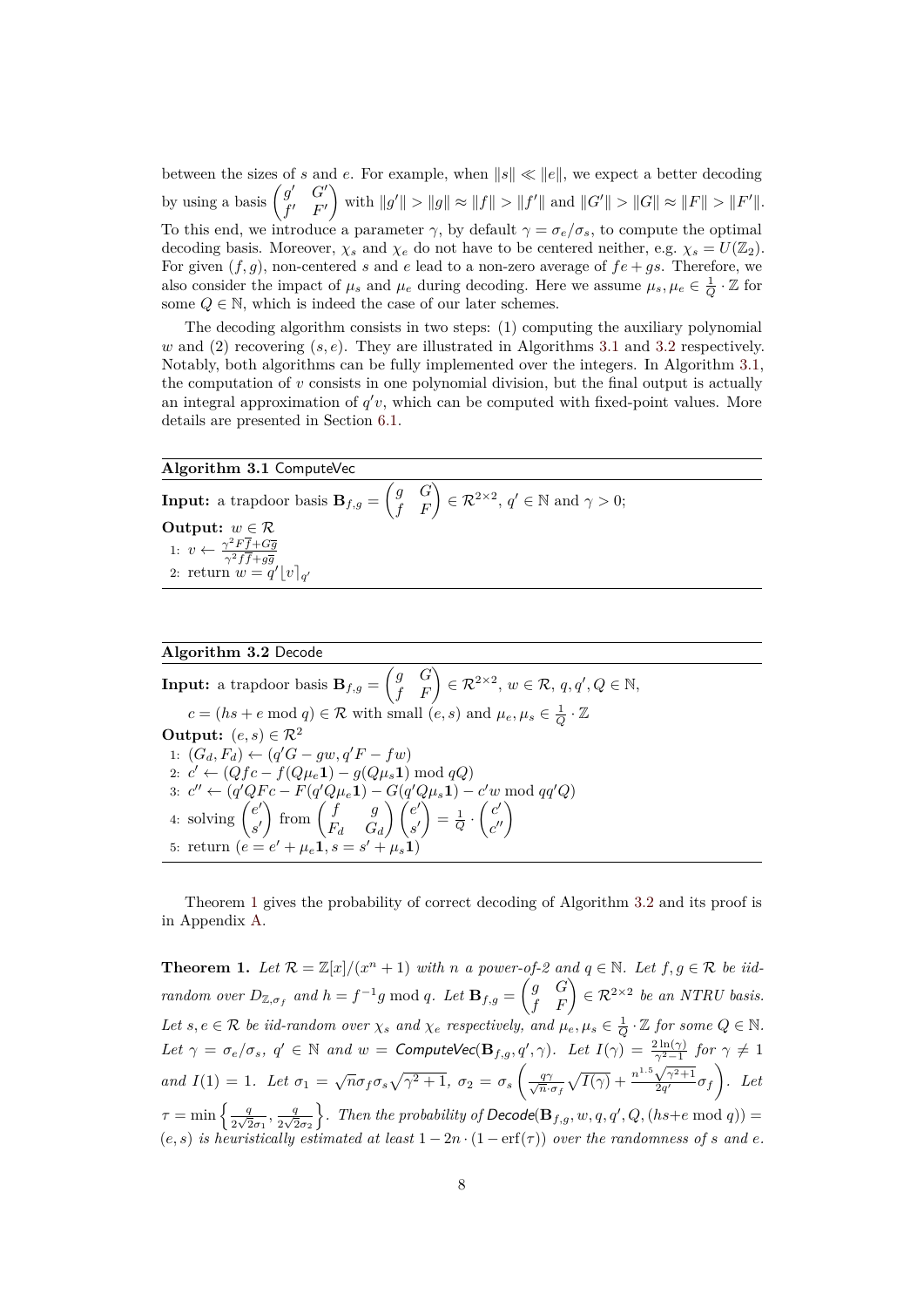#### **3.3 Decoding failure rate**

Theorem 1 gives a heuristic estimate for  $\mu[P(\mathbf{B}_{f,g}, w, \chi_s, \chi_e)]$  (over the randomness of  $(f, g)$ ) where

 $P(\mathbf{B}_{f,g}, w, \chi_s, \chi_e) = \Pr[\mathsf{Decode}(\mathbf{B}_{f,g}, w, q, q', Q, (hs + e \bmod q)) \neq (e, s) | e \leftarrow \chi_e, s \leftarrow \chi_s]$ 

is the decoding failure rate for given  $(\mathbf{B}_{f,q}, w)$ . In fact, it is hard to numerically compute  $\mu[P(\mathbf{B}_{f,g}, w, \chi_s, \chi_e)]$ , since the distribution of  $(G', F')$  (defined in Lemma 1) is complicated. But it is easy to numerically compute  $P(\mathbf{B}_{f,g}, w, \chi_s, \chi_e)$  given  $(\mathbf{B}_{f,g}, w)$ .

We experimentally calculate  $P(\mathbf{B}_{f,g}, w, \chi_s, \chi_e)$  for some  $(\mathbf{B}_{f,g}, w)$  generated with the suggested parameters (see Tables 3 and 4). The failure probabilities are smaller than for a naive Gaussian model, and significantly so for a ring dimension of 256.

# **4 BAT KEM**

In this section, we present a KEM scheme, called BAT, constructed following the aforementioned encode/decode paradigm. Its secret key is an NTRU trapdoor basis as in the Falcon signature. As a consequence, some codes for Falcon implementation can be reused.

BAT permits very compact parameters. Specifically, the modulus *q* is greatly reduced in contrast to Falcon. More remarkably, the ciphertext is well compressed: each coefficient requires only less than one byte of storage.

#### **4.1 Algorithm description**

Prior to the description of our KEM, we first present the underlying public key encryption. It is specified by the following parameters:

- $-R = \mathbb{Z}[x]/(x^n + 1)$  with  $n = 2^l$ .
- *q* = *bk*+ 1 with *b, k* ∈ N. Note that *b* determines the size of each ciphertext coefficient and *k* determines the decoding distance.
- $−$   $q'$  ∈ N is used to control the decryption failure rate.

At a high level, our idea is to build an encryption scheme upon a one-way trapdoor function. Indeed, for a pseudorandom public key *h*, the function  $F(s, e) = hs + e \text{ mod } q$  is one-way under the Ring-LWE assumption, but one can invert it with the trapdoor  $\mathbf{B}_{f,g}$  as shown in Section 3. In our scheme, the encryption consists in computing  $c = F(s, e)$  and the decryption in recovering *s* by inverting  $F(s, e)$ .

The key generation is shown in Algorithm 4.1. The first step is to generate an NTRU trapdoor basis  $\mathbf{B}_{f,g}$  along with the public key *h*. This is similar to the Falcon key generation, but the size of the secret key is changed. The second step pre-computes an auxiliary vector *w*. As explained in Section 3, *w* is used for decoding a larger error while avoiding floating-point arithmetic in the decapsulation. We include it as a part of the secret key. Note that Falcon key generation also pre-computes the Falcon tree for signing, but that computation is useless in our scheme.

The encryption algorithm is described in Algorithm 4.2. The message space is  $\mathcal{M} =$  $\{0,1\}^{\lambda}$  where  $\lambda$  denotes the claimed security level. To achieve the IND-CPA security, we compute the trapdoor function on an ephemeral *s* and then mask the message *m* with hashed *s*. For better compactness, we replace  $F(s, e)$  with  $F(s) = \frac{\left(\frac{h s \mod q}{k}\right)}{s}$  $\left(\frac{\text{mod }q}{k}\right)$  and thus use Ring-LWR as the hardness assumption. It is easy to see that the storage of a ciphertext is  $n \log b + \lambda$  bits. The decryption stems from the decoding algorithm in Section 3. The formal description is provided in Algorithm 4.3.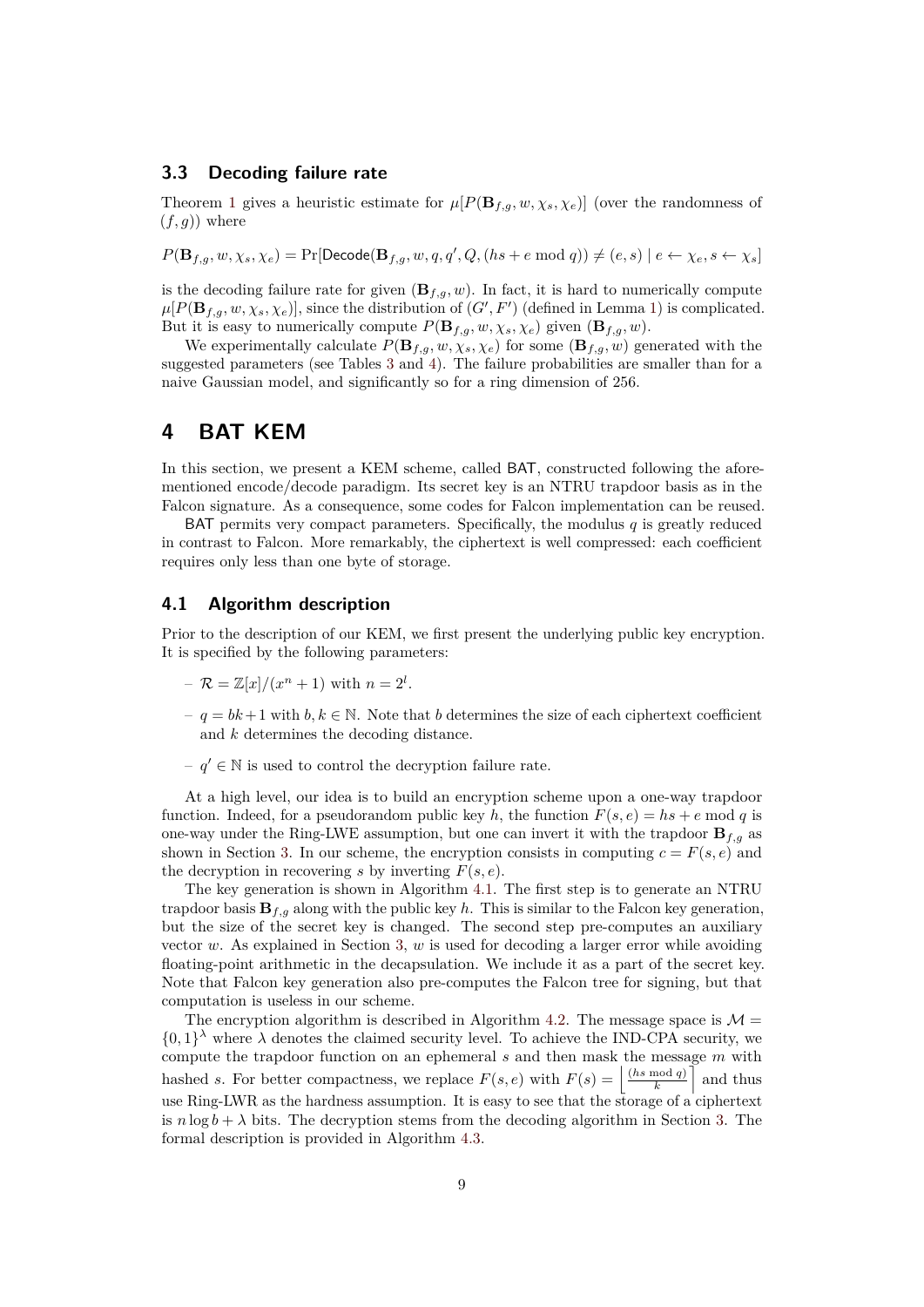### $\mathbf{Algorithm}$  4.1 KeyGen<sub>Enc</sub>

**Input:** the ring  $\mathcal{R} = \mathbb{Z}[x]/(x^n + 1)$ , integers  $q, k, q' \in \mathbb{N}$ 

**Output:** public key  $h \in \mathcal{R}$ , secret key  $(\mathbf{B}_{f,g}, w) \in \mathcal{R}^{2 \times 2} \times \mathcal{R}$  where  $\mathbf{B}_{f,g} = \begin{pmatrix} g & G \\ f & F \end{pmatrix}$ 

1: 
$$
\gamma \leftarrow \sqrt{\frac{k^2-1}{3}}
$$
  
\n2:  $\sigma_f \leftarrow \sqrt{\frac{q\gamma}{n}\sqrt{\frac{I(\gamma)}{\gamma^2+1}}}$  where  $I(\gamma)$  is defined as in Theorem 1  
\n3:  $f, g \leftarrow D_{\mathcal{R}, \sigma_f}$   
\n4: **if**  $f$  or  $g$  is not invertible in  $(\mathcal{R} \mod q)$  **then**  
\n5: **restart**  
\n6: **end if**  
\n7: **if**  $||(g, \gamma f)|| > \sqrt{n}\sigma_f\sqrt{\gamma^2+1}$  **then**  
\n8: **restart**  
\n9: **end if**  
\n10:  $h \leftarrow f^{-1}g \mod q$   
\n11: compute  $(F, G) \in \mathbb{R}^2$  such that  $gF - Gf = q$   
\n12: **B** $f, g \leftarrow \begin{pmatrix} g & G \\ f & F \end{pmatrix} \in \mathbb{R}^{2 \times 2}$   
\n13:  $w \leftarrow$  ComputeVec(**B** $f, g, q', \gamma$ )  
\n14:  $(G_d, F_d) \leftarrow (q'G - gw, q'F - fw)$   
\n15: **if**  $||(G_d, \gamma F_d)|| > q' \left(\frac{q\gamma}{\sqrt{n} \cdot \sigma_f} \sqrt{I(\gamma)} + \frac{n^{1.5}\sqrt{\gamma^2+1}}{2q'} \sigma_f\right)$  **then**  
\n16: **restart**  
\n17: **end if**  
\n18: **return**  $(h, (\mathbf{B}_{f,g}, w))$ 

**Algorithm 4.2** Encrypt

**Input:** public key  $h \in \mathcal{R}$ , integers  $q, k \in \mathbb{N}$ , message  $m \in \mathcal{M}$ , seed seed **Output:** ciphertext  $(c_1, c_2)$ 1:  $s \leftarrow$  Sample( $U(\mathcal{R} \mod 2)$ ; seed) 2:  $c_1 \leftarrow \left| \frac{(hs \mod q)}{k} \right|$  $\left[\frac{mod\ q}{k}\right]$ 3: *e* ← (*hs* mod *q*) – *kc*<sub>1</sub>,  $\gamma$  ←  $\sqrt{\frac{k^2-1}{3}}$ 4: **if**  $\|(\gamma s, e)\| > 1.08\sqrt{\frac{n(k^2-1)}{6}}$  $\frac{x-1}{6}$  then 5: return ⊥ 6: **end if** 7:  $c_2 \leftarrow$  Hash<sub>*m*</sub>(*s*)  $\bigoplus m$  where Hash<sub>*m*</sub> is some hash with range  $\mathcal M$ 8: return  $(c_1, c_2)$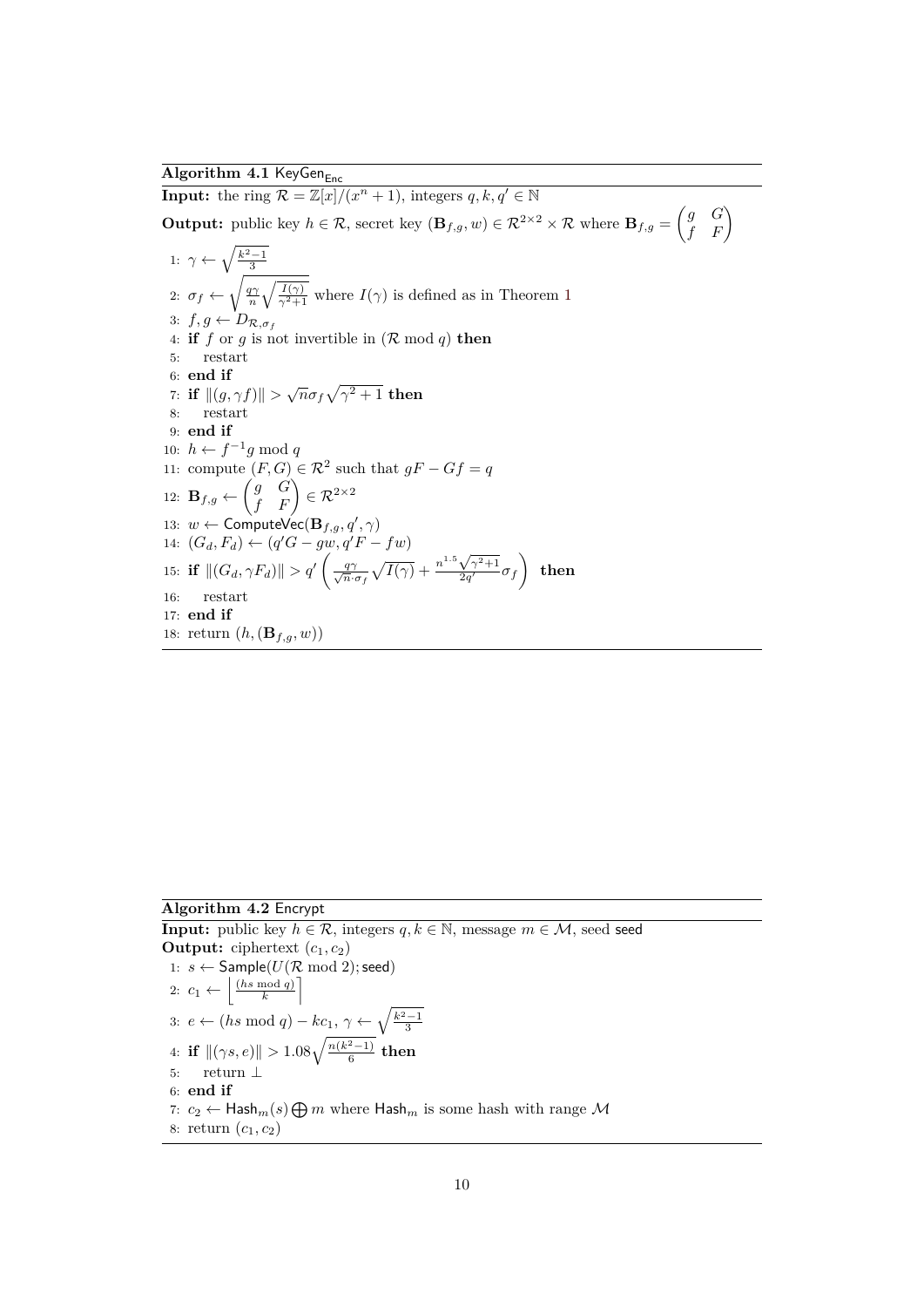#### **Algorithm 4.3** Decrypt

**Input:** ciphertext  $(c_1, c_2)$ , public key  $h \in \mathcal{R}$ , secret key  $(\mathbf{B}_{f,q}, w)$ , integers  $q, k, q' \in \mathbb{N}$ **Output:** message *m* 1:  $c' \leftarrow c_1 k$ 2:  $(e, s) \leftarrow$  Decode  $(\mathbf{B}_{f,g}, w, q, q', 2, c')$ 3:  $\gamma \leftarrow \sqrt{\frac{k^2-1}{3}}$ 4: **if**  $\|(\gamma s, e)\| > 1.08\sqrt{\frac{n(k^2-1)}{6}}$  $\frac{x-1}{6}$  then 5: return ⊥ 6: **end if** 7: **if**  $c_1 = \frac{\ln \mod q}{k}$  $\left[\frac{\mod q}{k}\right]$  then 8: return  $\mathsf{Hash}_m(s) \bigoplus c_2$ 9: **else** 10: return ⊥ 11: **end if**

By some standard techniques [31, 25], an IND-CCA secure KEM immediately follows from our IND-CPA encryption. Algorithms 4.4, 4.5 and 4.6 describe the key generation, encapsulation and decapsulation algorithms respectively, in which  $S$  (resp.  $K$ ) is the set of seed (resp. shared key). The detailed security arguments are given in Section 5.2.

Our KEM tolerates a small decryption failure rate for better performance, as many current lattice-based KEMs. Yet some works [32, 22, 37, 23] also show the impact of decryption failures on security. We bound the size of the error used to 1*.*08 its average to limit the impact of precomputed messages on the decryption failure rates: the exponent may be reduced by 20 % in the worst case.

### **Algorithm 4.4 KeyGenEncap**

**Input:** the ring  $\mathcal{R} = \mathbb{Z}[x]/(x^n + 1)$ , integers  $q, k, q' \in \mathbb{N}$ **Output:** public key  $h \in \mathcal{R}$ , secret key  $(\mathbf{B}_{f,g}, w, r) \in \mathcal{R}^{2 \times 2} \times \mathcal{R} \times \mathcal{R}$ 1:  $r \leftarrow$  Sample( $U(\mathcal{M})$ ) 2:  $(h, (\mathbf{B}_{f,g}, w))$  ← KeyGen<sub>Enc</sub> $(\mathcal{R}, q, k, q')$ 3: return  $(h, (\mathbf{B}_{f,g}, w, r))$ 

#### **Algorithm 4.5** Encapsulate

**Input:** public key  $h \in \mathcal{R}$ , integers  $q, k \in \mathbb{N}$ **Output:** ciphertext *c*, key *K* 1:  $m \leftarrow$  Sample( $U(\mathcal{M})$ ) 2:  $(c_1, c_2) \leftarrow$  Encrypt $(h, q, k, m,$  Hash<sub>s</sub> $(m))$  where Hash<sub>s</sub> is some hash with range S 3: **if**  $(c_1, c_2) = \perp$  **then** 4: restart 5: **end if** 6:  $K \leftarrow$  Hash<sub>k</sub> $(m, c_1, c_2)$  where Hash<sub>k</sub> is some hash with range  $K$ 7: return  $((c_1, c_2), K)$ 

#### **4.2 Parameter selection**

We keep the same ring R as Falcon but choose a much smaller modulus *q*. Indeed, a smaller modulus forbids the applications of a complete NTT, nevertheless similar techniques [46, 47] still allow a very fast polynomial multiplication. For security, a smaller *q* implies a smaller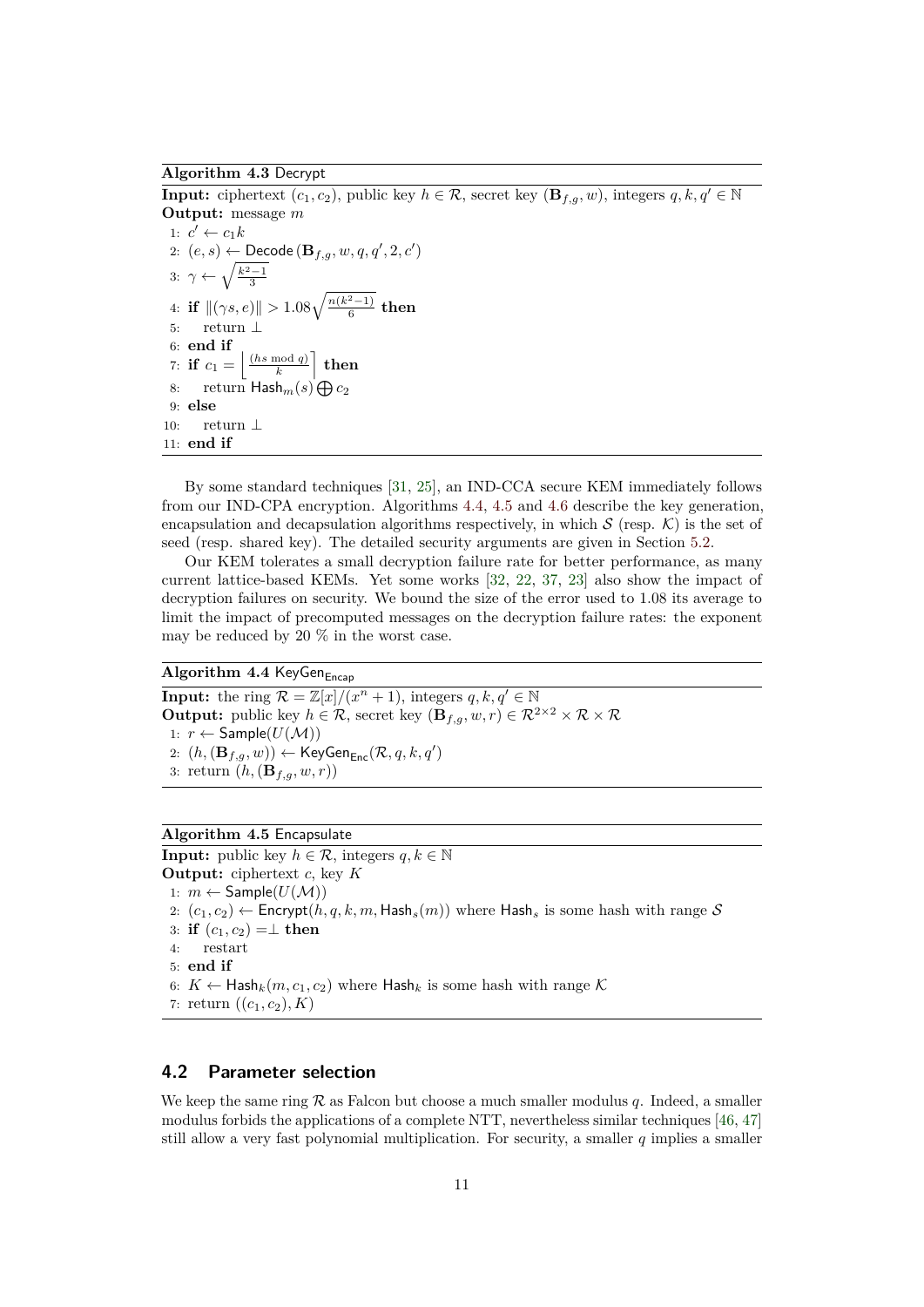#### **Algorithm 4.6** Decapsulate

**Input:** ciphertext  $(c_1, c_2)$ , public key  $h \in \mathcal{R}$ , secret key  $(\mathbf{B}_{f,q}, w, r)$ , integers  $q, k, q' \in \mathbb{N}$ **Output:** key *K* 1:  $m' \leftarrow \text{Decrypt}((c_1, c_2), h, (\mathbf{B}_{f,g}, w), q, k, q')$ 2: **if**  $m' \neq \perp$  and  $(c_1, c_2) =$  Encrypt $(h, q, k, m',$  Hash<sub>s</sub> $(m'))$  then 3: return  $K \leftarrow \mathsf{Hash}_k(m', c_1, c_2)$ 4: **else** 5: return  $K \leftarrow F(r, c_1, c_2)$  where F is some PRF with range K 6: **end if** 7: return *K*

standard deviation of the secret key distribution and then less entropy of the secret key. But such loss does not reduce much the concrete security level.

A notable modification exists in key generation. In Falcon, (*f, g*) is sampled to make  $\|(g, f)\| \approx \|(G^*, F^*)\|$  where  $(G^*, F^*)$  is the Gram-Schmidt orthogonalization of  $(G, F)$  in **B***f*<sub>*fg*</sub>. However, in BAT, we choose  $\sigma_f$  satisfying  $\sqrt{n}\sigma_f\sqrt{\gamma^2+1} = \frac{q\gamma}{\sqrt{n}}$  $\frac{q\gamma}{n \cdot \sigma_f} \sqrt{I(\gamma)}$ . This gives rise to a nearly optimal decryption failure rate according to Theorem 1. In particular, when  $\gamma = 1$ , the  $\sigma_f$  we use also makes  $\|(g, f)\| \approx \|(\mathbf{G}^*, \mathbf{F}^*)\|$  as the case of Falcon. But for this case,  $\sigma$  used by BAT is different from that by Falcon, which is explained in Remark 4.

Let us recall that

$$
c' = ck = hs - k\left(\frac{hs}{k} - \left\lfloor\frac{(hs \bmod q)}{k}\right\rfloor\right) := hs + e \bmod q.
$$

We model *e* drawn from  $U(\mathbb{Z}_k^n)$  and thus<sup>3</sup>  $\sigma_e = \sqrt{\frac{k^2-1}{12}}$ . As  $\sigma_s = \frac{1}{2}$ , it follows that  $\gamma = \sigma_e/\sigma_s = \sqrt{\frac{k^2-1}{3}}$ . The decryption failure rate is equal to the probability of incorrect decoding. According to Theorem 1, the decryption failure rate is heuristically bounded by  $2n \cdot (1 - erf(\tau))$  for some  $\tau$ . We also exactly computed the decryption failure rate for 100 keys: the standard deviation of the logarithm of the rate over the secret key distribution is around 8, and the exact values are even smaller than their heuristic estimates. Therefore we present the *exact* values for the decryption failure rate and the tail-bound parameter *τ* for the *heuristic* estimates.

Table 3 shows the suggested parameters.

**Table 3:** Suggested parameters for BAT.

| Security   | $\boldsymbol{n}$ | (b, k, q)     | $\sigma_f$ |       |       | Decryption Failure |
|------------|------------------|---------------|------------|-------|-------|--------------------|
| $128$ bits | 512              | (128, 2, 257) | 0.596      | 64513 | 9.46  | $2 - 146.7$        |
| $256$ bits | 1024             | (192, 4, 769) | 0.659      | 64513 | 10.42 | $2 - 166.7$        |

**The parameter set for lightweight BAT.** We further suggest one more parameter set particularly aiming at a lower security level, say 80 bits of security, which may be of interest for some lightweight use-cases. We call this lightweight variant LW-BAT. In LW-BAT, the degree  $n$  is only 256; for better compactness the modulus  $q$  does not support NTT anymore. We choose a relatively high decryption failure rate  $2^{-71.9}$ , but it should be sufficient for lightweight applications, e.g. IoT: for the Round5 IoT parameters [5], the decryption failure rate is  $2^{-41}$  even larger than ours. Table 4 summarizes the concrete parameter set.

<sup>&</sup>lt;sup>3</sup>The actual distribution is within statistical distance  $1/q$  of  $U(\mathbb{Z}_k^n)$ .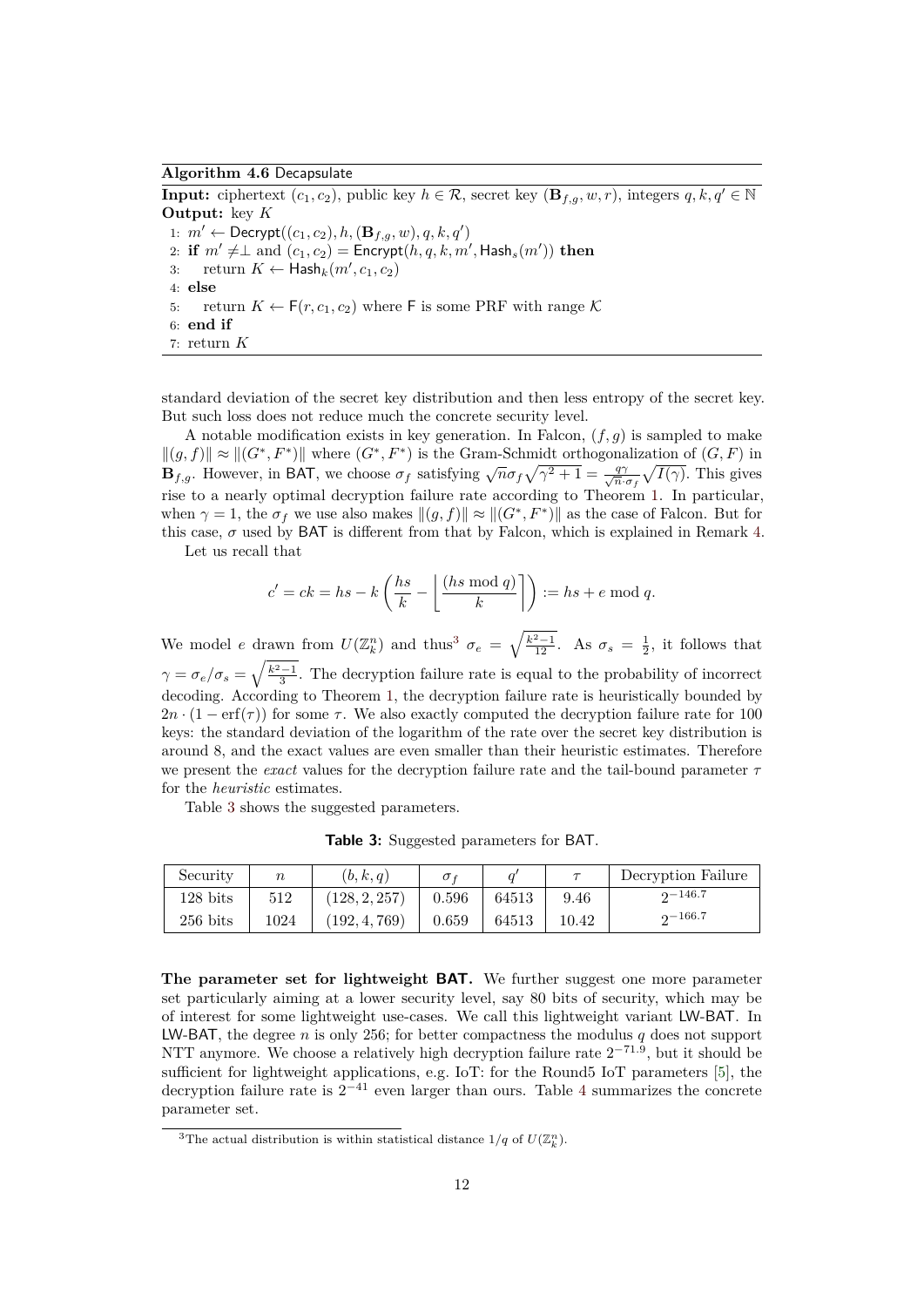**Table 4:** Suggested parameters for LW-BAT.

| Security |     | (b, k, q)    |       |       |      | Decryption Failure |
|----------|-----|--------------|-------|-------|------|--------------------|
| 80 bits  | 256 | (64, 2, 128) | 0.595 | 64513 | 6.71 | $2 - 71.9$         |

# **5 Security**

We now report on the security of BAT. First, we demonstrate the IND-CCA security of our KEM under some hardness assumptions. Then we estimate the concrete security according to the best known attacks.

#### **5.1 Assumptions**

**The (decision) NTRU assumption.** Let  $\mathcal{R}^{\times}_q$  be the set of invertible elements in  $\mathcal{R}/q\mathcal{R}$ . Let  $\chi$  be some distribution over  $\mathcal{R}_q^{\times}$ . The advantage of adversary A in solving the decision NTRU problem  $\text{NTRU}_{\mathcal{R},q,\chi}$  is

 $\mathsf{Adv}_{\mathcal{R},q,\chi}^{\mathsf{NTRU}}(\mathsf{A}) = \left| \Pr[b=1 \mid f,g \leftrightarrow \chi; b \leftarrow \mathsf{A}(f^{-1}g \bmod q) \right] - \Pr[b=1 \mid u \leftrightarrow U(\mathcal{R}_q^{\times}); b \leftarrow \mathsf{A}(u)] \right|.$ In our case,  $\mathcal{R} = \mathbb{Z}[x]/(x^n + 1)$  and  $\chi$  is the distribution of the secret key f and g.

*Remark* 1*.* There are some researches on the hardness of the decision NTRU assumption over  $\mathcal{R} = \mathbb{Z}[x]/(x^n + 1)$ . Notably, as shown in [59], when  $\chi$  is a discrete Gaussian of standard deviation  $\sigma = \tilde{\omega}(n\sqrt{q})$ , the ratio of *f* and *g* is *statistically* indistinguishable from uniform which gives a firm theoretical grounding. The decision NTRH assumption with a uniform, which gives a firm theoretical grounding. The decision NTRU assumption with a narrow distribution  $\chi$  is also closely related to Falcon [30] and sometimes referred to as the Decisional Small Polynomial Ratio (DSPR) assumption [44, 12].

**The (search) Ring-LWR assumption.** Let  $\chi$  be some distribution over  $\mathcal{R}$ . The advantage of adversary A in solving the search Ring-LWR problem  $RLWR_{R,q,k,\chi}$  is

$$
\mathsf{Adv}_{\mathcal{R},q,k,\chi}^{\text{RLWR}}(\mathsf{A}) = \Pr_{a \leftarrow U(\mathcal{R}_q^{\times}), s \leftarrow \chi} \left[ \mathsf{A}\left(a, \left\lfloor \frac{(as \bmod q)}{k} \right\rfloor\right) = s \right].
$$

In our case,  $\mathcal{R} = \mathbb{Z}[x]/(x^n + 1)$  and  $\chi = U(\mathcal{R} \mod 2)$ .

*Remark* 2*.* The theoretical foundation of the search Ring-LWR assumption is developed in [7, 11, 15]. There are also some practical schemes, e.g. Lizard [17] and Saber [8], using the Ring-LWR over  $\mathbb{Z}[x]/(x^n + 1)$  or its module variant as their hardness assumption. Indeed, the provable hardness of Ring-LWR with a binary secret *s* remains open. Yet this would not weaken the concrete security especially when *q* is relatively small (as in our case).

#### **5.2 KEM security**

The security notion we prove for BAT is IND-CCA security (indistinguishability against chosen-ciphertext attacks). To this end, we first note that the underlying encryption (Algorithms 4.2 and 4.3) is IND-CPA secure (indistinguishability against chosen-plaintext attacks) under the assumptions in Section 5.1.

**Theorem 2.** *Let* Π *be the public key encryption scheme defined by Algorithms 4.1, 4.2 and 4.3. Let* Hash*<sup>m</sup> be modeled as a random function. For any adversary* A*, there exist adversaries* A<sup>1</sup> *and* A<sup>2</sup> *of roughly the same running time as that of* A *such that*

$$
\mathcal{A} \mathsf{d} \mathsf{v}^{IND\text{-}\mathit{CPA}}_\Pi (\mathsf{A}) \leq \mathcal{A} \mathsf{d} \mathsf{v}^{NTRU}_{\mathcal{R},q,\chi_1} (\mathsf{A}_1) + \mathcal{A} \mathsf{d} \mathsf{v}^{RLWR}_{\mathcal{R},q,k,\chi_2} (\mathsf{A}_2)
$$

*where*  $\chi_1$  *is the distribution of the secret key*  $(f, g)$  *and*  $\chi_2 = U(\mathcal{R} \text{ mod } 2)$ *.*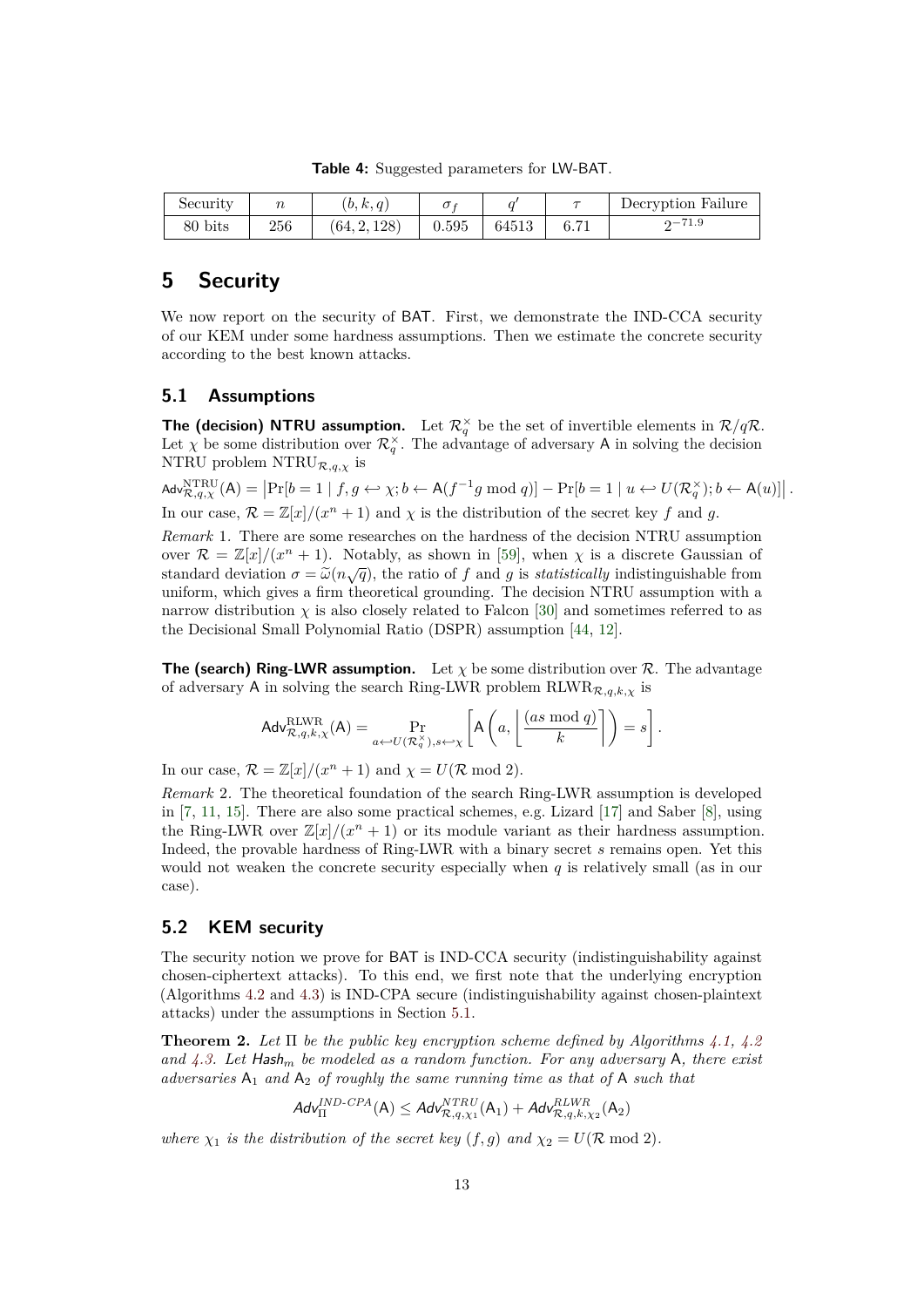*Proof.* We prove via a sequence of games. Let  $Pr[W_i]$  denote the probability of the adversary winning Game *i*.

Game 0 is the classical bit-guessing version of the IND-CPA security game, thus  $Pr[W_0] = \frac{1}{2} + \text{Adv}_{\Pi}^{\text{IND-CPA}}(A)$ . The challenger in Game 0 proceeds as follows:

Initialization:

\n(1) 
$$
(pk = h, sk) \leftarrow \text{KeyGen}_{\text{Enc}}()
$$

\n(2)  $s \leftarrow U(\mathcal{R} \mod 2); c_1 \leftarrow \left\lfloor \frac{(hs \mod q)}{k} \right\rfloor$ 

\ninitialize an empty associative array  $Map: \mathcal{R} \mod 2 \rightarrow \mathcal{M}$ 

\n(3)  $v \leftarrow U(\mathcal{M}); b \leftarrow U(\{0, 1\})$ 

\n(4)  $Map[s] \leftarrow v$ 

\nsend  $pk$  to  $A$ 

*Encryption query on*

 $(m_0, m_1) \in M^2$ : *:* (5)  $c_2 \leftarrow v \bigoplus m_b$ ; send  $(c_1, c_2)$  to A *Random oracle query on*  $s' \in \mathcal{R}$  mod 2: (6) if *s*  $\mathscr{C} \notin Domain(Map)$ , then  $Map[s'] \leftarrow U(\mathcal{M})$ send  $Map[s']$  to A

Game 1 and Game 0 only differ in the generation of *pk*: line (1) in Game 0 is replaced by " $pk = h \leftarrow U(\mathcal{R}_q^{\times})$ ". We define  $A_1$  for the decision NTRU problem. Upon input  $h \in \mathcal{R}_q^{\times}$ ,  $A_1$  plays the challenger in Game 0 except for setting  $pk = h$  in line (1). Then it is easy to see that

$$
\mathsf{Adv}_{\mathcal{R},q,\chi_1}^{\mathrm{NTRU}}(\mathsf{A}_1) = |\Pr[W_0] - \Pr[W_1]|.
$$

Game 2 is precisely the same as Game 1, except that we delete line (4). Let *E* be the event that the adversary queries the random oracle at the point *s* in Game 2. Clearly, Game 1 and Game 2 proceed identically unless *E* occurs. Therefore,

$$
|\Pr[W_1] - \Pr[W_2]| \le \Pr[E].
$$

If *E* happens, then one of the random oracle queries made by the adversary is *s* such that  $c_1 = \left| \frac{(hs \mod q)}{k} \right|$  $\left(\frac{p^{n} \cdot q}{k}\right)$ , which gives a solution to the search Ring-LWR problem with input  $(h, c_1)$ . Precisely, we define  $A_2$  for the search Ring-LWR problem. Upon input  $(h, c)$ ,  $A_2$  plays the challenger in Game 2 except for setting  $pk = h$  and  $c_1 = c$ . Additionally, when  $A_2$  terminates, if there is some  $s' \in Domain(Map)$  such that  $c = \frac{\left|\frac{(hs' \mod q)}{k}\right|}{s}$  $\left\lfloor \frac{mod\ q}{k} \right\rfloor,$ then  $A_2$  outputs *s'* otherwise outputs "failure". By definition, *E* happens if and only if  $s \in Domain(Map)$ , then we have

$$
\Pr[E] = \mathsf{Adv}_{\mathcal{R},q,k,\chi_2}^{\rm RLWR}(\mathsf{A}_2).
$$

In Game 2,  $v$  is uniformly random drawn from  $\mathcal M$  and independent of other intermediate variables. Therefore,  $(m_0, m_1)$  is completely indistinguishable, i.e.  $Pr[W_2] = \frac{1}{2}$ . It immediately follows that

$$
Adv_{\Pi}^{\text{IND-CPA}}(A) = Pr[W_0] - \frac{1}{2} \leq Adv_{\mathcal{R},q,\chi_1}^{\text{NTRU}}(A_1) + Pr[W_1] - \frac{1}{2}
$$
  
 
$$
\leq Adv_{\mathcal{R},q,\chi_1}^{\text{NTRU}}(A_1) + Pr[W_2] - \frac{1}{2} + Pr[E]
$$
  
 
$$
\leq Adv_{\mathcal{R},q,\chi_1}^{\text{NTRU}}(A_1) + Adv_{\mathcal{R},q,k,\chi_2}^{\text{MLWR}}(A_2).
$$

The BAT KEM is obtained via applying a tweaked Fujisaki-Okamoto transform [10, 43] to the IND-CPA secure encryption. Theorem 3 gives the concrete security statement of the IND-CCA security of BAT when Hash*m,* Hash*<sup>s</sup>* and Hash*<sup>k</sup>* are modeled as quantum random oracles.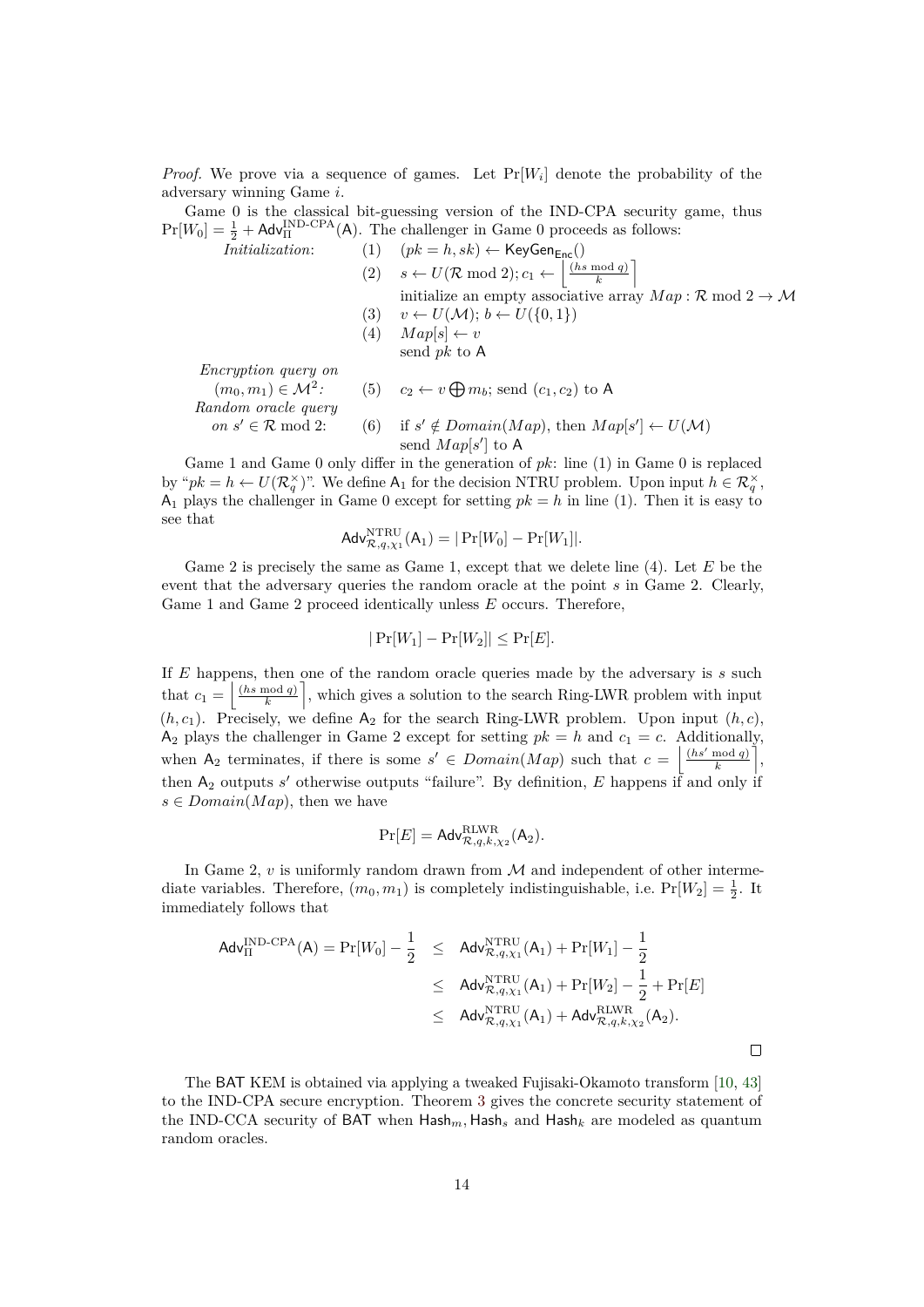**Theorem 3.** *[[43], Corollary 4.7] Let* Π *be the public key encryption scheme defined by Algorithms 4.1, 4.2 and 4.3. Let* M*,* C*,* K *and* S *be the message, ciphertext, key and seed spaces of* Π*. Let* Π*CCA be the IND-CCA secure KEM defined by Algorithms 4.4, 4.5 and 4.6. Let*  $\textsf{Hash}_m : \mathcal{R} \to \mathcal{M}$ ,  $\textsf{Hash}_s : \mathcal{M} \to \mathcal{S}$  and  $\textsf{Hash}_k : \mathcal{M} \times \mathcal{C} \to \mathcal{K}$  be quantum-accessible *random oracles. Let*  $F : \mathcal{M} \times \mathcal{C} \to \mathcal{K}$  *be a PRF. Let*  $\delta$  *be the decryption error rate of*  $\Pi$ *and η be the injectiveness parameter of the derandomized* Π *by* Hash*s.* 4 *For an IND-CCA adversary* A *against*  $\Pi_{CCA}$  *issuing at most*  $q_H$  (resp.  $q_S$ ) quantum queries to Hash<sub>k</sub> (resp. Hash<sub>s</sub>) with query depth at most  $d_H$  (resp.  $d_S$ ) and at most  $q_{dec}$  classical decapsulation *queries, we can construct two adversaries of running time roughly bounded by*  $3 \cdot Time_A$ . *These adversaries are:*

*– an IND-CPA adversary* A <sup>0</sup> *against* Π*;*

*– a PRF adversary* A <sup>00</sup> *against F issuing at most qdec queries.*

*These adversaries satisfy:*

$$
Adv_{\Pi_{CCA}}^{IND-CCA}(A) \leq 8 \cdot d_H \cdot (d_S + 1) \cdot \left( Adv_{\Pi}^{IND-CPA}(A') + \frac{8 \cdot (3q_S + 1)}{|\mathcal{M}|} \right) + 6 \cdot (3q_S + q_{dec}) \cdot \left( (8d_S + 1)\delta + \sqrt{3\eta} \right) + (4d_H + 12) \cdot \eta + 2Adv_F^{PRF}(A'').
$$

#### **5.3 Concrete security**

We estimate the concrete security based on the primal attack and the hybrid attack that are two best known attacks in lattice-based cryptography. Additionally, an attacker can break a KEM through either key recovery or message recovery. For BAT, the cost of key recovery relies on the hardness of the NTRU assumption, while the cost of message recovery relies on the hardness of the Ring-LWR assumption. Thus, we respectively analyze the costs of key recovery and message recovery based on the primal and hybrid attack.

#### **5.3.1 Cost of lattice reduction**

We begin with a brief introduction to lattice reduction that is heavily used by both primal and hybrid attacks. Currently, the most practical lattice reduction algorithms are BKZ [56] and BKZ 2.0 [16]. Let BKZ- $β$  denote the BKZ/BKZ 2.0 with blocksize  $β$ . For a *d*-dimensional lattice L, BKZ- $\beta$  would generally find some  $\mathbf{v} \in \mathcal{L}$  with  $\|\mathbf{v}\| \leq \delta_{\beta}^{d} \text{vol}(\mathcal{L})^{1/d}$ and

$$
\delta_{\beta} \approx \left(\frac{(\pi \beta)^{\frac{1}{\beta}} \beta}{2\pi e}\right)^{\frac{1}{2(\beta-1)}}
$$

when  $d > \beta > 50$ .

The cost of running  $BKZ-\beta$  on a *d*-dimensional lattice is estimated by

$$
C_{\text{BKZ-}\beta} = t \cdot d \cdot C_{\text{SVP-}\beta}
$$

where *t* is the tour number BKZ- $\beta$  takes and  $C_{\text{SVP-}\beta}$  is the cost of solving SVP on a *β*-dimensional lattice. We follow a typical setting taking quantum speedups into account:

$$
t = 1
$$
,  $C_{SVP-\beta} = 2^{0.265\beta + 16.4}$ ,  $C_{BKZ-\beta} = d \cdot 2^{0.265\beta + 16.4}$ 

*.*

*Remark* 3*.* The BKZ cost model we use is not extremely conservative: some lattice-based schemes use the Core-SVP model in which  $C_{B KZ-\beta} = 2^{0.265\beta}$  (resp.  $2^{0.292\beta}$ ) for quantum (resp. classical) setting. For a fair comparison, we shall also show the required blocksize *β* along with the estimated cost.

<sup>&</sup>lt;sup>4</sup>The specific definitions of  $\delta$  and  $\eta$  are given in [10].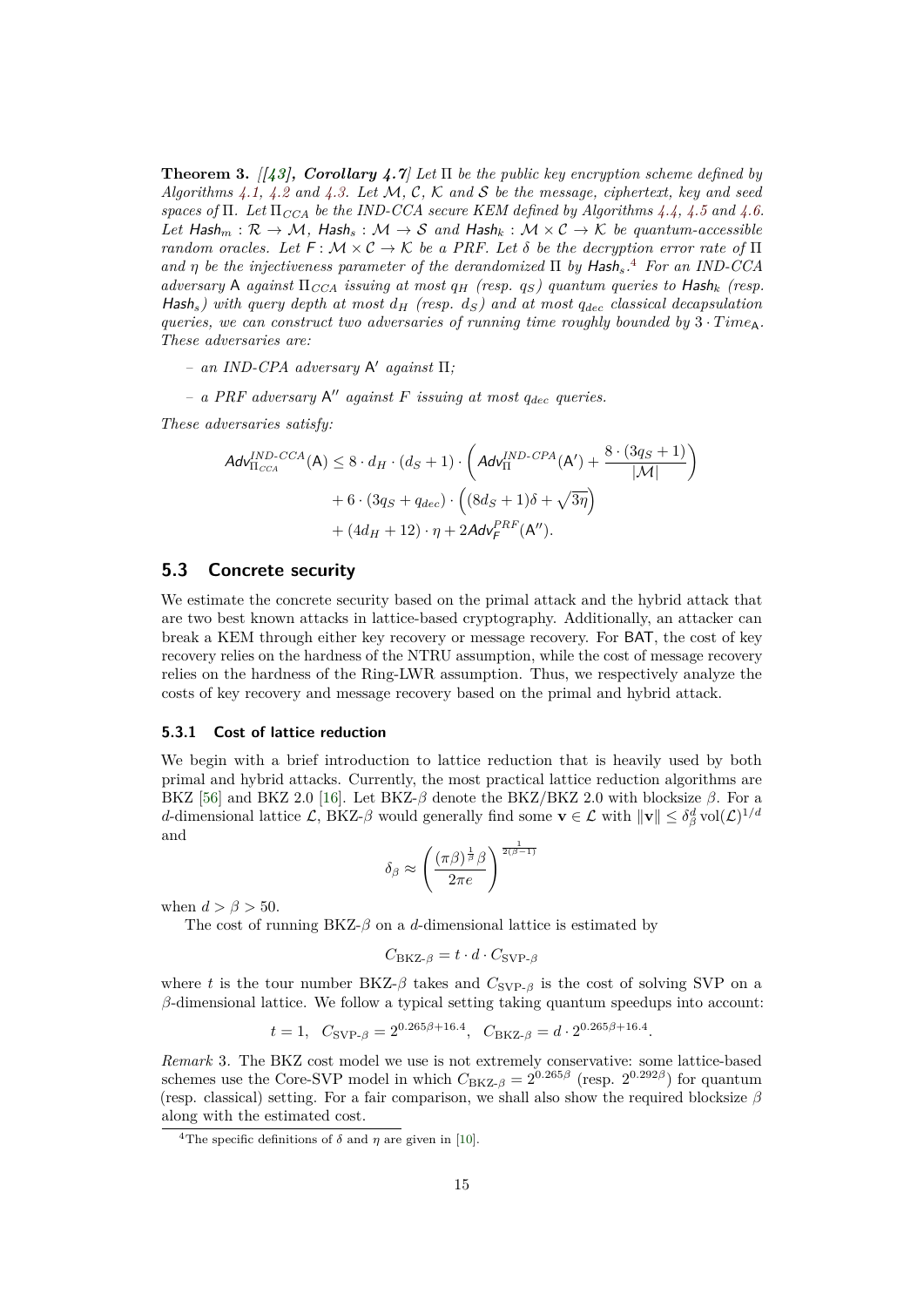#### **5.3.2 Primal attack**

The primal attack consists of constructing a uSVP (unique-SVP) instance and solving it by lattice reduction. We refer to [3, 2, 1] for details.

For key recovery, the uSVP instance is  $\begin{pmatrix} q\mathbf{I}_n & M_n(h) \\ \mathbf{I} & \mathbf{I} \end{pmatrix}$ **I***n*  $\Big) \in \mathbb{Z}^{2n \times 2n}$  where  $M_n(h)$  is the matrix form of the public key *h*. The secret key pair  $\begin{pmatrix} g \\ h \end{pmatrix}$ *f*  $\bigg\}$  is a short vector of the uSVP instance. To optimize the primal attack, one can reduce the instance dimension by "forgetting" some equations and take homogeneousness into account.

For message recovery, it suffices to recover *s* from  $c_1 = \frac{h s \mod q}{k}$  $\left[\frac{\text{mod } q}{k}\right]$ . Let  $c = k \cdot c_1$ , then  $c = hs - k \left(\frac{hs}{k} - \frac{ls \mod q}{k}\right)$  $\left(\frac{p \mod q}{k}\right) := hs + e \mod q$ . We construct the uSVP instance as  $\sqrt{ }$  $\mathcal{L}$  $q**I**<sub>n</sub>$  −*M*<sub>*n*</sub>(*h*) **coef**(*c*) **I***n* 1  $\setminus$  $\in \mathbb{Z}^{(2n+1)\times (2n+1)}$  that contains  $\sqrt{ }$  $\overline{1}$ *e s* 1  $\setminus$ as a short vector. Unlike

the case of key recovery, the unknowns *s* and *e* have different distributions. Therefore, the primal attack can be improved by re-scaling technique. Also, the strategy of "forgetting" some equations still works here.

The primal attack with all above optimizations is systematically discussed in [21]. We estimate the cost of primal attack with the open-source script<sup>5</sup> of [21]. Numbers are shown in Table 5.

#### **5.3.3 Hybrid attack**

The hybrid attack was first proposed to cryptanalyze NTRU [40]. Later, the hybrid attack is adapted to solving uSVP instances and then analyzed taking quantum speedups into account [13, 36, 60].

To estimate the hybrid attack, we first construct the uSVP instance as Section 5.3.2 as per key recovery and message recovery. The hybrid attack solves a uSVP instance **B C I***r*  $\left\{ \in \mathbb{Z}^{d \times d} \text{ as follows. Let } \int_{a}^{b} v \right\}$ *vg* be the short vector of the uSVP instance. First, it guesses the last *r* coefficients  $v_g$ . Next, it solves a BDD instance of  $(\mathbf{B}, \mathbf{C}v_g)$  by lattice reduction and obtains the first  $(d - r)$  coefficients  $v_l$ . For each  $(v_g, v_l)$ , it labels  $v_g$  with some addressed determined by  $v_l$ . After collecting many such  $v_g$ 's, it finds a collision, that is  $(v'_g, v''_g)$  at one same address, which implies a uSVP solution with some probability.

We estimate the cost of the hybrid attack with the open-source script<sup>6</sup> by Thomas Wunderer. Our estimate is based on the hybrid attack with quantum speedups. Numbers are shown in Table 5.

**Table 5:** Concrete security estimate for BAT. The item "A/B" denotes the attack cost A and the required BKZ blocksize B. The item "A" denotes the attack cost A.

| Security           |                | Key Recovery | Message Recovery |        |  |
|--------------------|----------------|--------------|------------------|--------|--|
|                    | primal         | hybrid       | primal           | hybrid |  |
| 80 bits            | 87.8 / 236     | 90.3         | 83.3 / 219       | 79.5   |  |
| $128 \text{ bits}$ | 152.1 / 475    | 164.1        | 144.6 / 447      | 140.1  |  |
| $256$ bits         | 274.4 /<br>933 | 314.4        | 278.6 / 949      | 275.7  |  |

<sup>5</sup><https://github.com/lducas/leaky-LWE-Estimator>

<sup>6</sup><https://github.com/lducas/LatRedHybrid>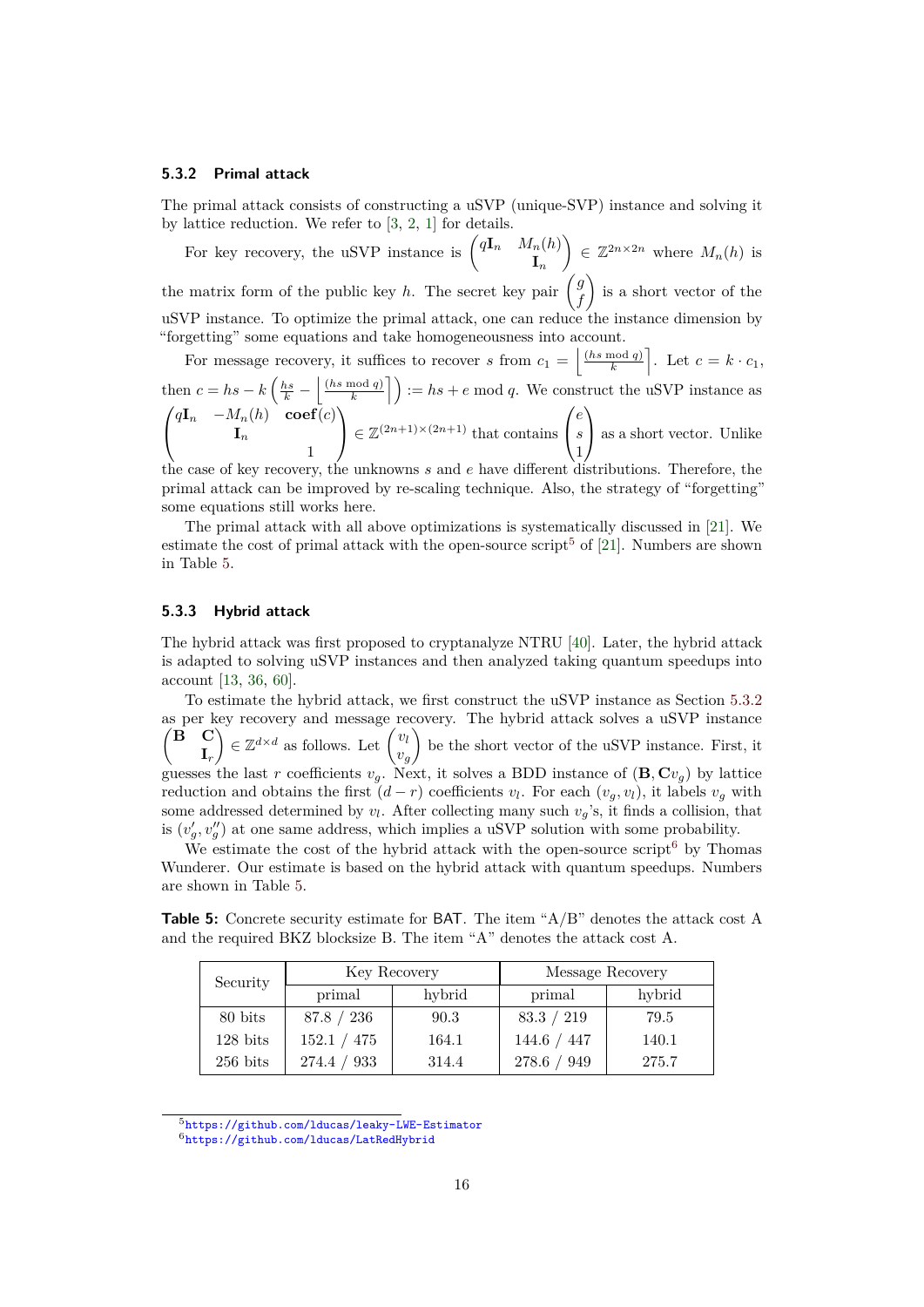# **6 Implementation Details**

We implemented BAT with integer-only computations. We provide here some details on the used implementation techniques.

#### **6.1 Key pair generation**

Key pair generation starts with producing the short polynomials *f* and *g*, then solving the NTRU equation to obtain *F* and *G*. This specific step uses the algorithm described in [53]. Compared with the reference implementation of Falcon, the following differences are noteworthy:

- BAT polynomials have a lower norm than their Falcon equivalent. The polynomial resultants obtained at the deepest level of the recursive algorithm are then shorter, which improves performance.
- All uses of floating-point operations (for Babai's nearest-plane algorithm) have been replaced with fixed-point values (over 64 bits, with 32 fractional bits), which removes all dependencies on the floating-point unit. Since fixed-point values have a limited range, this implies that the reduction may fail, leading to a key pair generation restart. Failed cases can be efficiently filtered out early in the process by checking the current partial solution to the NTRU equation modulo a small prime integer; hence, the overhead implied by these restarts is low. At degree  $n = 512$ , about 30% of candidate (*f, g*) pairs lead to a restart.
- Some memory reorganization allowed for additional RAM savings, down to 12288 and 24576 bytes for  $n = 512$  and 1024, respectively (compared to 14336 and 28672) bytes for Falcon).

Once the complete NTRU basis  $(f, q, F, G)$  has been obtained, ComputeVec is used to obtain *w*. The polynomials  $\gamma^2 F \overline{f} + G \overline{g}$  and  $\gamma^2 f \overline{f} + g \overline{g}$  are first computed modulo a small prime where NTT can be applied for efficient computations (a 31-bit prime is used; since the basis coefficients are all small, it is easily seen that coefficients do not exceed  $2^{19}$  in absolute value). The *v* polynomial is then obtained by performing the division in the FFT domain, using the same fixed-point code as the one used for solving the NTRU equation. The division itself is performed with a constant-time bit-by-bit routine.

Since fixed-point values are approximations of the real coefficients of  $v$ , the rounding step may occasionally be wrong by 1. Extensive tests show that it is a relatively uncommon occurrence (it happens in about  $0.5\%$  of keys at  $n = 512$ ) and always when *v* is close to  $z + 1/2$  for some integer *z*; over 30000 random key pairs, the largest observed deviation of  $v - 1/2$  from the closest integer, for coefficients where our implementation rounds to *w* incorrectly, is lower than  $2 \times 10^{-4}$ . This means that in all observed cases,  $|w_i - v_i|$  $1/2 + 2 \times 10^{-4}$ . Since the decoding process works as long as  $|w_i - v_i| < 1$ , the impact on the decryption failure rate is negligible.

#### **6.2 Field operations**

Efficient and secure (constant-time) operations in the small base fields (modulo *q* and *q* 0 ) are implemented with Montgomery multiplication. Namely, a value *x* modulo *q* is represented by an integer *y* in the 1 to *q* range (inclusive), such that  $y = 2^{32}x \mod q$ . Montgomery reduction can be implemented in two 16-bit multiplications, two shifts and one addition; they can moreover be mutualized because analysis shows that reduction works properly for values up to close to  $2^{32}$ . For details on this technique, see [52].

On recent x86 platforms, SIMD opcodes can be used to further optimize operations. AVX2 registers can store 16 values modulo  $q$  (or  $q'$ ) and perform 16 Montgomery reductions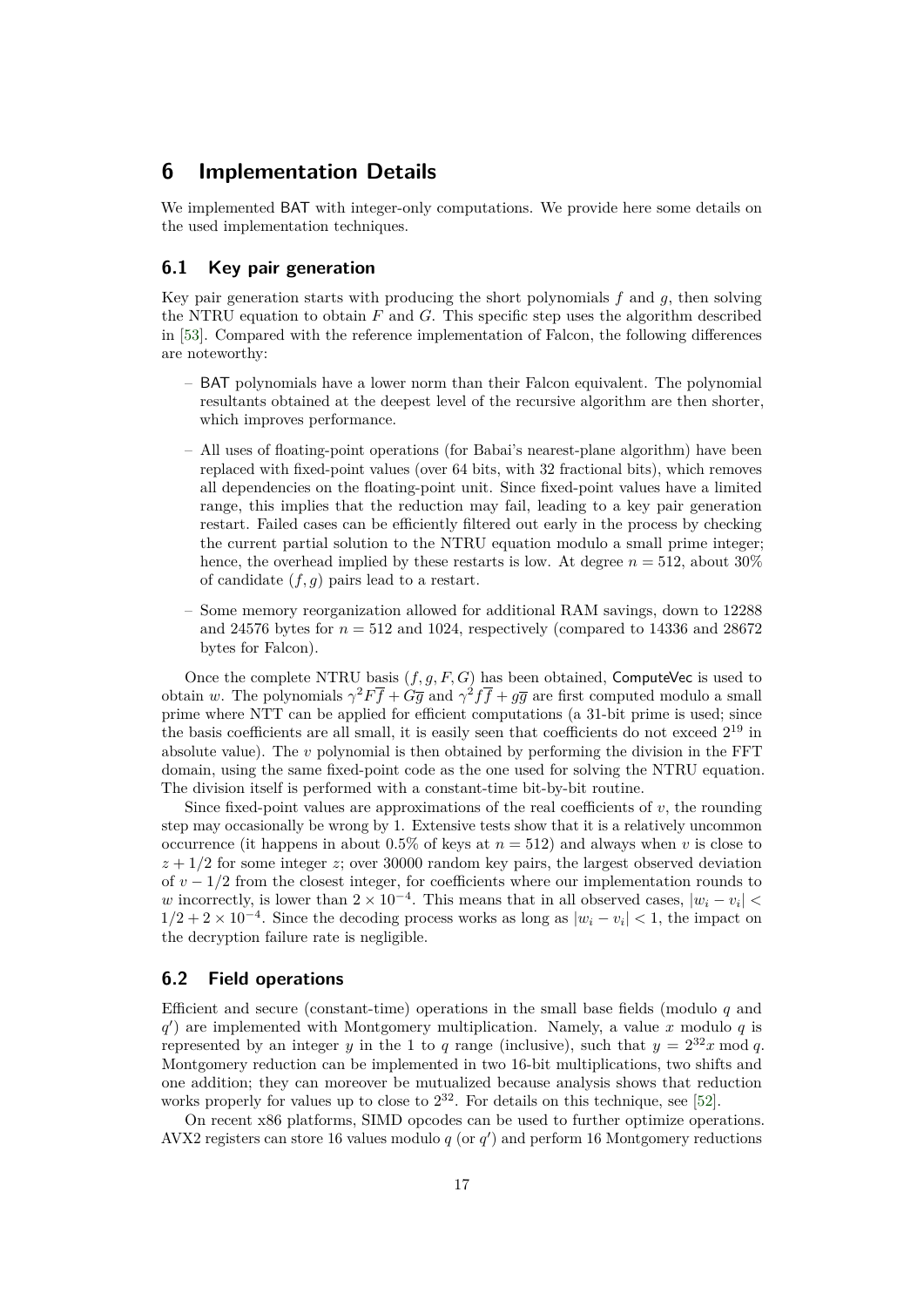in parallel. The \_mm256\_mullo\_epi16() and \_mm256\_mulhi\_epu16() intrinsics compute, respectively, the low and high halves of a 16-bit product, with a very low reciprocal throughput (0.5 cycles). Computing 16 modular multiplications in parallel requires in total only 6 invocations of such intrinsics.

### **6.3 NTT multiplication**

Since  $q-1$  and  $q'-1$  are multiples of 256 for BAT, the NTT can be applied to speed up computations over polynomials modulo  $X^n + 1$ , when working with integers modulo either *q* or *q*<sup>'</sup>. For *n* a power of two up to  $2^7 = 128$ , the NTT representation of a polynomial *f* is the set of  $f(\zeta^{2i+1})$  for  $0 \leq i \leq n-1$ , where  $\zeta$  is a primitive 2*n*-th root of 1 modulo *q* (or  $q'$ ). In NTT representation, addition and multiplication of polynomials can be done coefficient-wise, hence with cost  $O(n)$  operations modulo q. Moreover, conversion to and from NTT representation can be done in  $O(n \log n)$  steps.

For larger degrees, we cannot use full NTT representation, but we can still optimize operations by splitting polynomials as follows. Consider  $n = 512$ ; the polynomial  $f$  modulo  $X^{512} + 1$  can be split into four sub-polynomials as follows:

$$
f = f_0(X^4) + Xf_1(X^4) + X^2f_2(X^4) + X^3f_3(X^4)
$$

the polynomials  $f_i$  being of degree up to 127, and operating modulo  $X^{128} + 1$ . Then, operations on such polynomials can be expressed as a relatively small number of operations on the sub-polynomials, which themselves can be implemented in the NTT domain, since the sub-polynomials are of degree less than 128.

In our implementation, the NTT representations of the sub-polynomials are interleaved, so as to maximize parallelization efficiency.

#### **6.4 Polynomial splitting and Karatsuba multiplication**

For LW-BAT, we use  $q = 128$ , which prevents us from using the NTT straightforwardly<sup>7</sup>. Instead, for polynomial multiplications, we use Karatsuba with an even/odd split, by writing a polynomial *f* as:

$$
f = f_0(X^2) + X f_1(X^2)
$$

with  $f_0$  and  $f_1$  being half-size polynomials (they operate modulo  $X^{n/2} + 1$ ). We can then express the product of *f* and *g* as:

$$
fg = (f_0g_0)(X^2) + X^2(f_1g_1)(X^2) + X((f_0 + f_1)(g_0 + g_1) - f_0g_0 - f_1g_1)(X^2)
$$

i.e. we turn the multiplication of two polynomials modulo  $X<sup>n</sup> + 1$  into three multiplications of polynomials modulo  $X^{n/2} + 1$ . We use this reduction recursively, until polynomials have degree less than 4.

The same split is used to compute polynomial divisions modulo  $X<sup>n</sup> + 1$ : this is used to compute the public key  $h = q/f \mod q$ , and also to rebuild *G* from *f*, *q* and *F* when the short format for private key storaged was used. The even-odd split allows us to write:

$$
\frac{1}{f} = \frac{f_0(X^2) - X f_1(X^2)}{(f_0(X^2) + X f_1(X^2))(f_0(X^2) - X f_1(X^2))}
$$
\n
$$
= \frac{f_0(X^2) - X f_1(X^2)}{(f_0^2 + X f_1^2)(X^2)}
$$

which reduces inversion modulo  $X^n + 1$  to a multiplication (modulo  $X^n + 1$ ) and an inversion modulo  $X^{n/2} + 1$ . Applied recursively, this method leads us to the simple problem of inverting an integer modulo  $q = 128$ , which can be done in a few inexpensive multiplications.

<sup>&</sup>lt;sup>7</sup>A very recent work [19] shows that by introducing an extra prime *p* such that  $p > nq^2/2$  and  $p = 1$  mod 2*n*, one can implement the multiplication over  $\mathcal{R}_q$  with NTT over  $\mathcal{R}_p$ .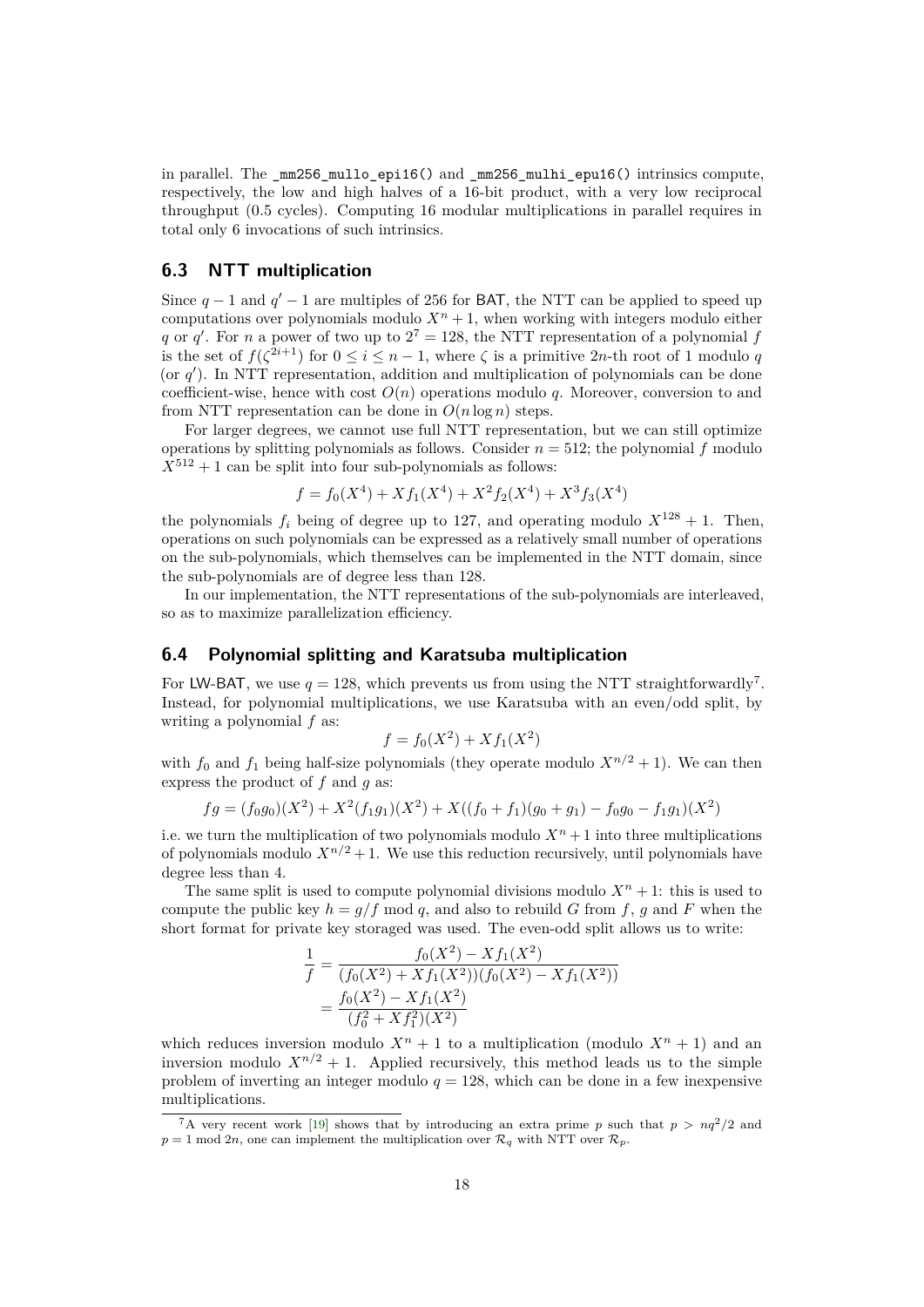#### **6.5 Decoding**

Decoding involves computing polynomials with integer coefficients modulo *q*, *q* <sup>0</sup> and *Q*. The final step requires solving for  $e'$  and  $s'$ ; we only need  $s'$  in practice, since we can use encapsulation to verify the result. Moreover, there are only two possible values for each coefficient of  $s'$  (for  $1/2$  and  $-1/2$ ) and we merely need to disambiguate between these two values. To keep to integer values, we do not recover  $s'$  but  $qq'Qs'$ ; moreover, we perform computations modulo an additional small prime distinct from  $q$  and  $q'$ . In practice, when  $q = 257$ , we perform the last step by working modulo 769; when  $q = 128$  or 769, we use computations modulo 257.

### **6.6 Encoding and storage**

We defined compact encoding formats for public keys, private keys, and ciphertexts. Each format starts with a single header byte which identifies the object type and parameter set.

**Public keys** are polynomials with coefficients modulo *q*. When  $q = 257$ , we encode coefficients by groups of eight, each group using 65 bits: each coefficient is split into a low half (4 bits) and a high half (value 0 to 16, inclusive); eight "high halves" are encoded over 33 bits in base 17. For  $q = 769$ , a similar mechanism is used, with 5 coefficients being encoded over 48 bits. All encoding and decoding operations can be implemented with only simple 32-bit multiplications, and can be done efficiently in a constant-time manner (this last property does not nominally matter for public keys, which are public).

**Ciphertexts** are mainly polynomials with small, signed integer coefficients. When  $q = 257$ , coefficients of  $c_1$  are in the −64 to +64 range; eight coefficients are encoded over 57 bits, in a way similar to public key encoding. For  $q = 769$ , coefficients of c are in the  $-96$  to  $+96$  range, and five coefficients are encoded over 38 bits in base 193. The value  $c_2$ , which is a fixed-size binary value, is simply appended to the encoding of  $c_1$ .

Private keys have a "short" and a "long" formats. The long format includes the 32-byte seed that was used to generate  $f$ ,  $g$ , and the 32-byte value  $r$  (which is used when decapsulation fails). This seed is followed by a copy of *r*, then the polynomials *f*, *g*, *F*, *G* and *w* themselves, and the public key *h*. Coefficients of *f* and *g* are encoded over 4 bits each, in two's complement notation; for *F* and *G*, 6 bits are used per coefficient, and 17 bits for *w*. The public key *h* uses the same encoding as in the public key. The short format only stores the 32-byte seed, and the polynomial *F*: the value *r* and the polynomials *f* and *g* are regenerated with the same pseudorandom (deterministic) process that was used during key pair generation; *G* is recomputed using the NTRU equation (modulo *q*); and *w* and *h* are recomputed. While the short format is substantially shorter, decoding a private key stored in the short format has a nonnegligible overhead, but is still much cheaper than key pair generation, since the most expensive part (solving the NTRU equation from *f* and *g* alone) is avoided.

The numbers for required storages are listed in Table 6.

|  | Table 6: The required storage of BAT (full format, including the header byte). |  |  |  |  |  |  |  |  |  |
|--|--------------------------------------------------------------------------------|--|--|--|--|--|--|--|--|--|
|--|--------------------------------------------------------------------------------|--|--|--|--|--|--|--|--|--|

| Security           | Public Key | Ciphertext       | Private key    | Secret Key    |
|--------------------|------------|------------------|----------------|---------------|
|                    | (bytes)    | (with FO, bytes) | (short, bytes) | (long, bytes) |
| 80 bits            | 225        | 203              | 225            | 1473          |
| $128 \text{ bits}$ | 521        | 473              | 417            | 2953          |
| $256$ bits         | 1230       | 1006             | 801            | 6030          |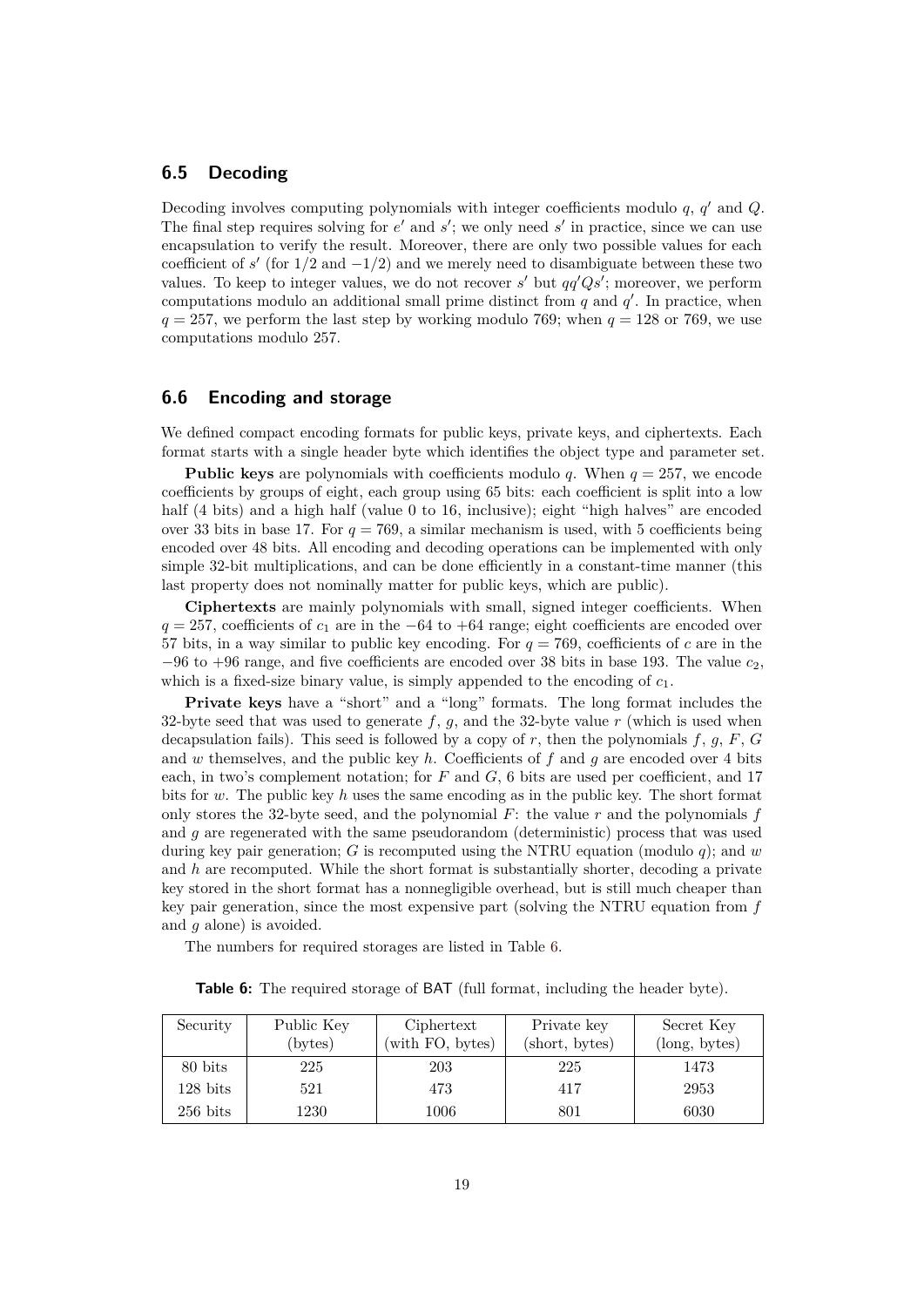#### **6.7 Speed benchmarks**

We provide two implementations  $- (1)$  plain portable C version and  $(2)$  AVX2 version. We measured the speed on an Intel i5-8259U CPU clocked at 2.3 GHz; TurboBoost is disabled. Compiler is Clang-10.0, with optimization flags "-03". The AVX2 implementation uses intrinsic functions, and an additional optimization flag "-march=native". For key pair generation, reported value is an average over several hundreds of key pairs (by nature, that process takes a varying time, since each candidate  $(f, g)$  may or may not lead to a successful key pair generation; it is still "constant-time" in that timing variations are independent of the value of the private key which is ultimately generated). For encapsulation and decapsulation, reported value is the core process, without random generation (from the operating system), hashing to derive the shared secret, and encoding/decoding costs; on the test system, these extra operations add up to about 20k extra cycles.

The timing data for two implementations are illustrated in Tables 7 and 8 respectively.

| Security   | Key Generation              | Encapsulation |          |
|------------|-----------------------------|---------------|----------|
|            | (cycles)                    | (cycles)      | (cycles) |
| 80 bits    | $\approx 23.8 \times 10^6$  | 82131         | 392036   |
| $128$ bits | $\approx 37.2 \times 10^6$  | 35785         | 279260   |
| $256$ bits | $\approx 264.7 \times 10^6$ | 71007         | 537580   |

**Table 7:** The performance of the plain C implementation of BAT.

**Table 8:** The performance of the AVX2 implementation of BAT.

| Security   | Key Generation              | Encapsulation | Decapsulation |
|------------|-----------------------------|---------------|---------------|
|            | (cycles)                    | (cycles)      | (cycles)      |
| 80 bits    | $\approx 23.6 \times 10^6$  | 55736         | 248038        |
| $128$ bits | $\approx 30.6 \times 10^6$  | 8355          | 54264         |
| $256$ bits | $\approx 185.7 \times 10^6$ | 18479         | 118592        |

### **Acknowledgements**

This work was partly supported by the European Union PROMETHEUS project (Horizon 2020 Research and Innovation Program, grant 780701). Paul Kirchner is partly funded by the Direction Générale de l'Armement (Pôle de Recherche CYBER). This work is also partly supported by the National Natural Science Foundation of China (No. 62102216), the National Key Research and Development Program of China (Grant No. 2018YFA0704701), the Major Program of Guangdong Basic and Applied Research (Grant No. 2019B030302008) and Major Scientific and Technological Innovation Project of Shandong Province, China (Grant No. 2019JZZY010133).

### **References**

[1] Albrecht, M.R., Curtis, B.R., Deo, A., Davidson, A., Player, R., Postlethwaite, E.W., Virdia, F., Wunderer, T.: Estimate all the {LWE, NTRU} schemes! In: SCN 2018. pp. 351–367 (2018)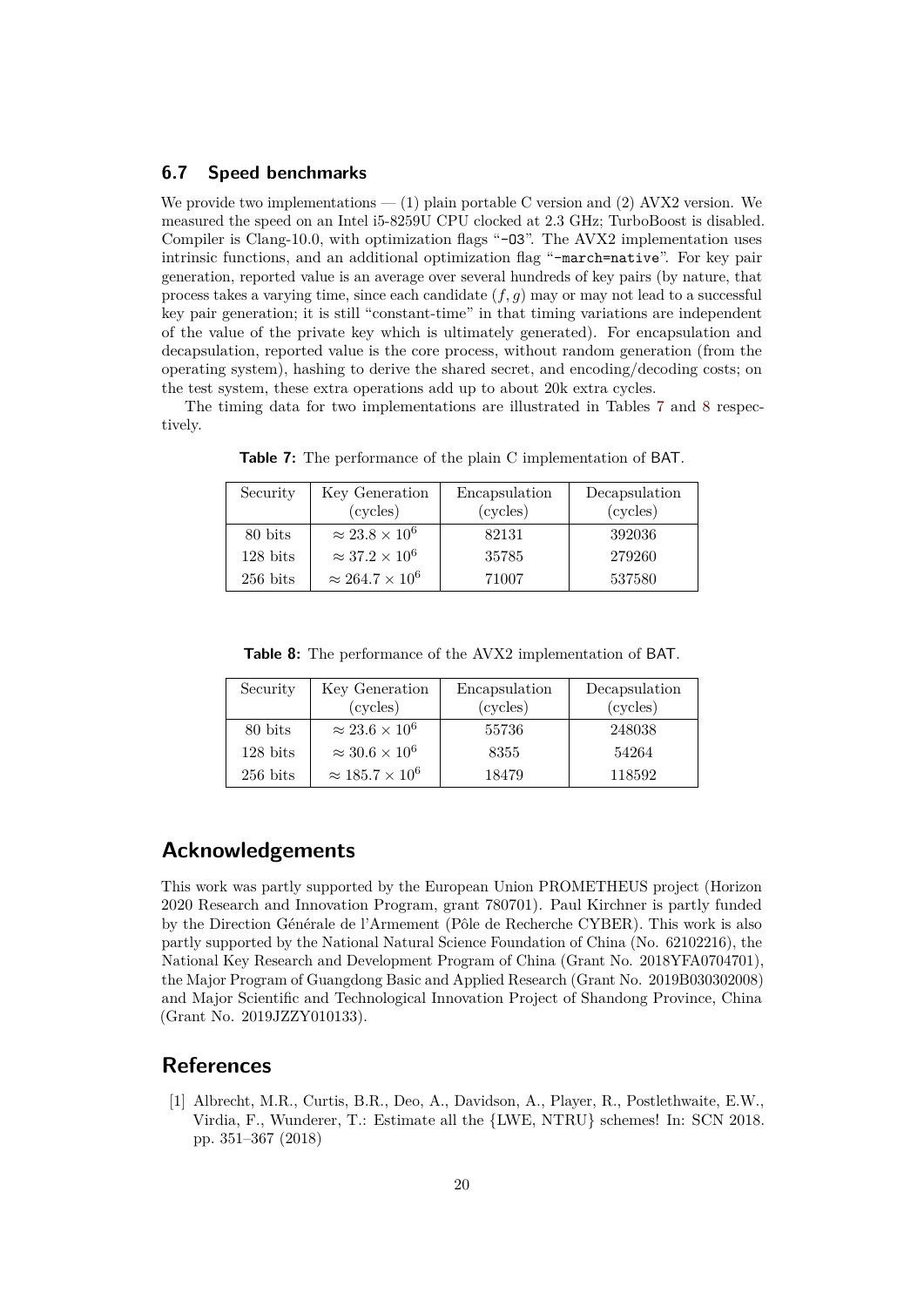- [2] Albrecht, M.R., Göpfert, F., Virdia, F., Wunderer, T.: Revisiting the Expected Cost of Solving uSVP and Applications to LWE. In: ASIACRYPT 2017. pp. 297–322 (2017)
- [3] Alkim, E., Ducas, L., Pöppelmann, T., Schwabe, P.: Post-quantum Key Exchange—A New Hope. In: USENIX Security 16. pp. 327–343 (2016)
- [4] Avanzi, R., Bos, J., Ducas, L., Kiltz, E., Lepoint, T., Lyubashevsky, V., Schanck, J.M., Schwabe, P., Seiler, G., Stehlé, D.: CRYSTALS-Kyber (2020), [https://pq-crystals.](https://pq-crystals.org/kyber/data/kyber-specification-round3.pdf) [org/kyber/data/kyber-specification-round3.pdf](https://pq-crystals.org/kyber/data/kyber-specification-round3.pdf)
- [5] Baan, H., Bhattacharya, S., Cheon, J.H., Fluhrer, S., Garcia-Morchon, O., Laarhoven, T., Player, R., Rietman, R., Saarinen, M.J.O., Son, Y., Tolhuizen, L., Arce, J.L.T., Zhang, Z.: Round5: KEM and PKE based on (Ring) Learning with Rounding (2020), [https://round5.org/doc/Round5\\_Submission042020.pdf](https://round5.org/doc/Round5_Submission042020.pdf)
- [6] Babai, L.: On Lovász' lattice reduction and the nearest lattice point problem. Combinatorica 6(1), 1–13 (1986)
- [7] Banerjee, A., Peikert, C., Rosen, A.: Pseudorandom functions and lattices. In: EUROCRYPT 2012. pp. 719–737 (2012)
- [8] Basso, A., Mera, J.M.B., D'Anvers, J.P., Karmakar, A., Roy, S.S., Beirendonck, M.V., Vercauteren, F.: SABER: Mod-LWR based KEM (2020), [https://www.esat.](https://www.esat.kuleuven.be/cosic/pqcrypto/saber/files/saberspecround3.pdf) [kuleuven.be/cosic/pqcrypto/saber/files/saberspecround3.pdf](https://www.esat.kuleuven.be/cosic/pqcrypto/saber/files/saberspecround3.pdf)
- [9] Bernstein, D.J., Chuengsatiansup, C., Lange, T., van Vredendaal, C.: NTRU prime: Reducing attack surface at low cost. In: SAC 2017. pp. 235–260 (2017)
- [10] Bindel, N., Hamburg, M., Hövelmanns, K., Hülsing, A., Persichetti, E.: Tighter proofs of cca security in the quantum random oracle model. In: TCC 2019. pp. 61–90 (2019)
- [11] Bogdanov, A., Guo, S., Masny, D., Richelson, S., Rosen, A.: On the hardness of learning with rounding over small modulus. In: TCC 2016. pp. 209–224 (2016)
- [12] Brakerski, Z., Döttling, N.: Lossiness and Entropic Hardness for Ring-LWE. In: TCC 2020 (2020)
- [13] Buchmann, J., Göpfert, F., Player, R., Wunderer, T.: On the hardness of LWE with binary error: Revisiting the hybrid lattice-reduction and meet-in-the-middle attack. In: AFRICACRYPT 2016. pp. 24–43 (2016)
- [14] Chen, C., Danba, O., Hoffstein, J., Hülsing, A., Rijneveld, J., Schanck, J.M., Schwabe, P., Whyte, W., Zhang, Z.: NTRU: A submission to the NIST post-quantum standardization effort (2020), <https://ntru.org/>
- [15] Chen, L., Zhang, Z., Zhang, Z.: On the hardness of the computational Ring-LWR problem and its applications. In: ASIACRYPT 2018. pp. 435–464 (2018)
- [16] Chen, Y., Nguyen, P.Q.: BKZ 2.0: Better Lattice Security Estimates. In: ASIACRYPT 2011. pp. 1–20 (2011)
- [17] Cheon, J.H., Kim, D., Lee, J., Song, Y.: Lizard: Cut off the tail! A practical postquantum public-key encryption from LWE and LWR. In: International Conference on Security and Cryptography for Networks. pp. 160–177 (2018)
- [18] Chuengsatiansup, C., Prest, T., Stehlé, D., Wallet, A., Xagawa, K.: ModFalcon: compact signatures based on module NTRU lattices. In: ASIACCS 2020 (2020)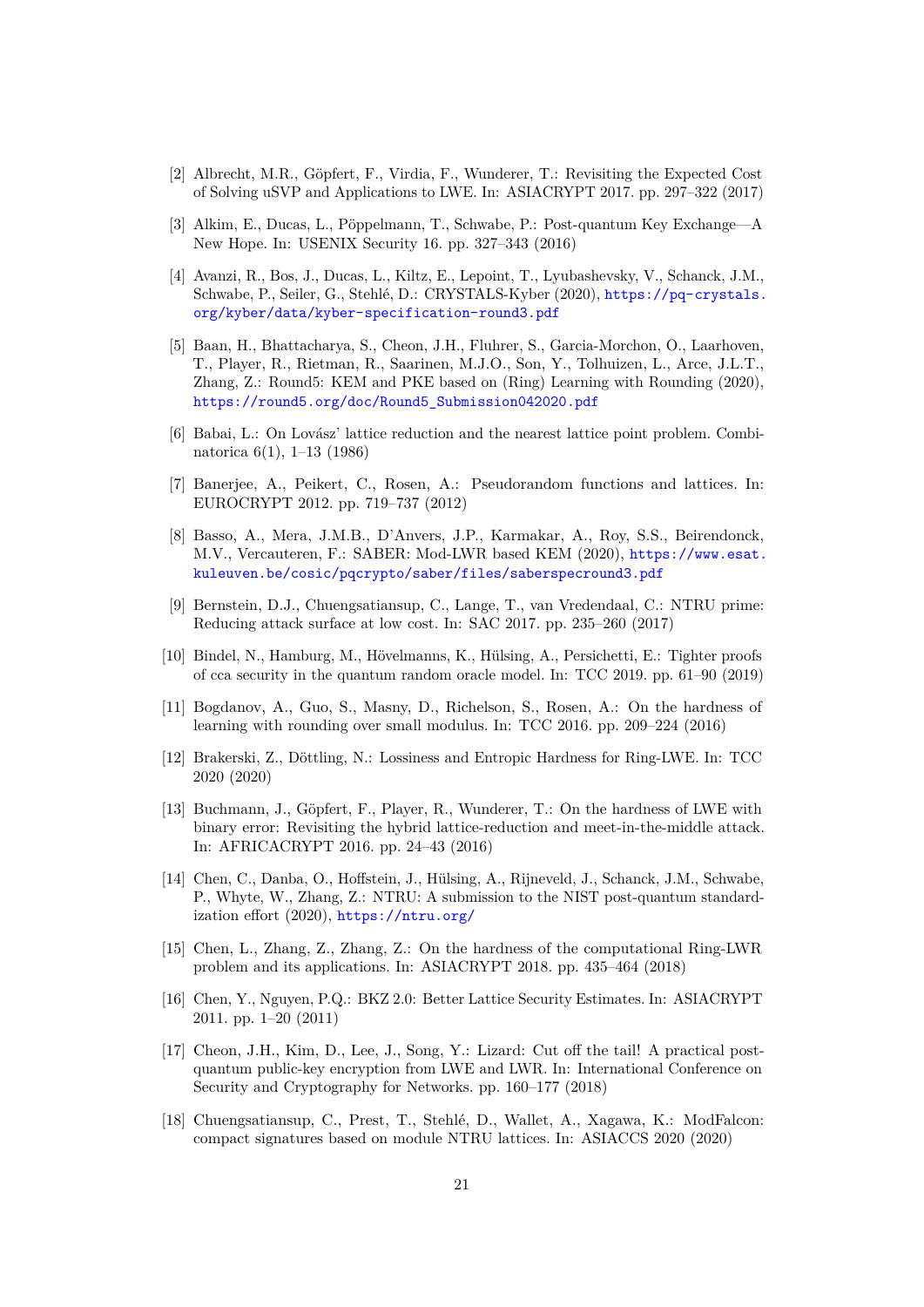- [19] Chung, C.M.M., Hwang, V., Kannwischer, M.J., Seiler, G., Shih, C.J., Yang, B.Y.: NTT Multiplication for NTT-unfriendly Rings. IACR Transactions on Cryptographic Hardware and Embedded Systems p. to appear (2021)
- [20] Cong Chen, Jeffrey Hoffstein, W.W., Zhang, Z.: NIST PQ Submission: NTRUEncrypt A lattice based encryption algorithm (2017), <https://ntru.org/resources.shtml>
- [21] Dachman-Soled, D., Ducas, L., Gong, H., Rossi, M.: Lwe with side information: Attacks and concrete security estimation. In: Crypto 2020 (2020)
- [22] D'Anvers, J.P., Guo, Q., Johansson, T., Nilsson, A., Vercauteren, F., Verbauwhede, I.: Decryption failure attacks on IND-CCA secure lattice-based schemes. In: PKC 2019. pp. 565–598 (2019)
- [23] D'Anvers, J.P., Rossi, M., Virdia, F.: (One) Failure Is Not an Option: Bootstrapping the Search for Failures in Lattice-Based Encryption Schemes. In: EUROCRYPT 2020. pp. 3–33 (2020)
- [24] Das, D., Hoffstein, J., Pipher, J., Whyte, W., Zhang, Z.: Modular lattice signatures, revisited. Designs, Codes and Cryptography 88(3), 505–532 (2020)
- [25] Dent, A.W.: A designer's guide to KEMs. In: IMA International Conference on Cryptography and Coding. pp. 133–151. Springer (2003)
- [26] Ducas, L., Durmus, A., Lepoint, T., Lyubashevsky, V.: Lattice Signatures and Bimodal Gaussians. In: CRYPTO 2013. pp. 40–56 (2013)
- [27] Ducas, L., Lyubashevsky, V., Prest, T.: Efficient Identity-Based Encryption over NTRU Lattices. In: ASIACRYPT 2014. pp. 22–41 (2014)
- [28] Ducas, L., Nguyen, P.Q.: Learning a Zonotope and More: Cryptanalysis of NTRUSign Countermeasures. In: ASIACRYPT 2012. pp. 433–450 (2012)
- [29] Ducas, L., Prest, T.: Fast Fourier Orthogonalization. In: ISSAC 2016. pp. 191–198 (2016)
- [30] Fouque, P.A., Hoffstein, J., Kirchner, P., Lyubashevsky, V., Pornin, T., Prest, T., Ricosset, T., Seiler, G., Whyte, W., Zhang, Z.: Falcon: Fast-Fourier Lattice-based Compact Signatures over NTRU (2020), <https://falcon-sign.info/>
- [31] Fujisaki, E., Okamoto, T.: Secure integration of asymmetric and symmetric encryption schemes. In: Crypto'99. pp. 537–554 (1999)
- [32] Gama, N., Nguyen, P.Q.: New chosen-ciphertext attacks on NTRU. In: PKC 2007. pp. 89–106 (2007)
- [33] Gentry, C., Peikert, C., Vaikuntanathan, V.: Trapdoors for Hard Lattices and New Cryptographic Constructions. In: STOC 2008. pp. 197–206 (2008)
- [34] Goldreich, O., Goldwasser, S., Halevi, S.: Public-Key Cryptosystems from Lattice Reduction Problems. In: CRYPTO '97. pp. 112–131 (1997)
- [35] Goldreich, O., Goldwasser, S., Halevi, S.: Public-key cryptosystems from lattice reduction problems. In: Crypto'97. pp. 112–131 (1997)
- [36] Göpfert, F., van Vredendaal, C., Wunderer, T.: A hybrid lattice basis reduction and quantum search attack on LWE. In: PQCrypto 2017. pp. 184–202 (2017)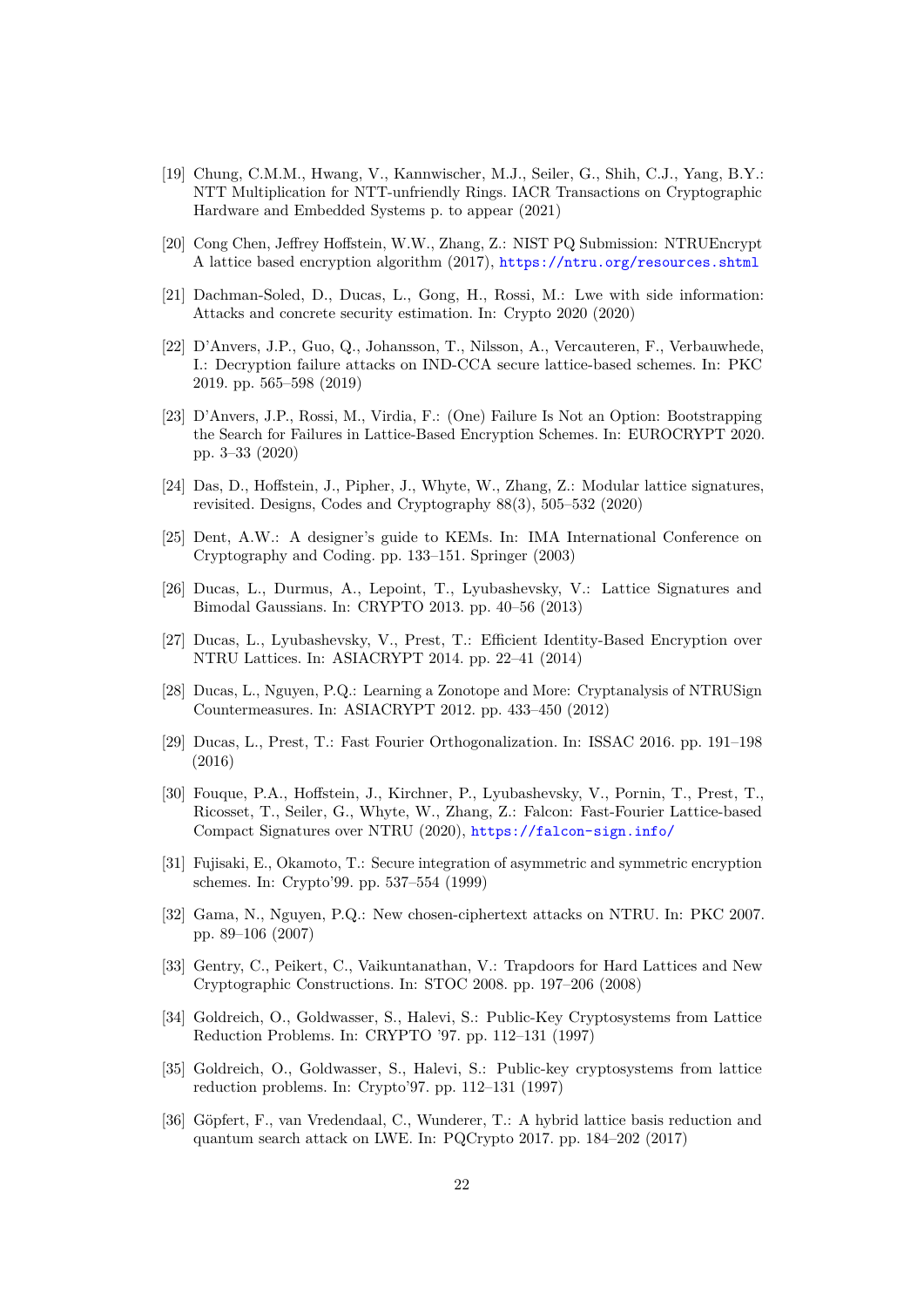- [37] Guo, Q., Johansson, T., Yang, J.: A Novel CCA Attack Using Decryption Errors Against LAC. In: ASIACRYPT 2019. pp. 82–111 (2019)
- [38] Hoffstein, J., Howgrave-Graham, N., Pipher, J., Silverman, J.H., Whyte, W.: NTRUSIGN: Digital Signatures Using the NTRU Lattice. In: CT-RSA 2003. pp. 122–140 (2003)
- [39] Hoffstein, J., Pipher, J., Silverman, J.H.: NTRU: A ring-based public key cryptosystem. In: ANTS 1998. pp. 267–288 (1998)
- [40] Howgrave-Graham, N.: A hybrid lattice-reduction and meet-in-the-middle attack against ntru. In: CRYPTO 2007. pp. 150–169 (2007)
- [41] Hülsing, A., Rijneveld, J., Schanck, J., Schwabe, P.: High-Speed Key Encapsulation from NTRU. In: CHES 2017. pp. 232–252 (2017)
- [42] Jao, D., Azarderakhsh, R., Campagna, M., Costello, C., Feo, L.D., Hess, B., Jalali, A., Koziel, B., LaMacchia, B., Longa, P., Naehrig, M., Renes, J., Soukharev, V., Urbanik, D., Pereira, G.: Supersingular Isogeny Key Encapsulation (2020), [https:](https://sike.org/files/SIDH-spec.pdf) [//sike.org/files/SIDH-spec.pdf](https://sike.org/files/SIDH-spec.pdf)
- [43] Kuchta, V., Sakzad, A., Stehlé, D., Steinfeld, R., Sun, S.F.: Measure-rewind-measure: Tighter quantum random oracle model proofs for one-way to hiding and cca security. In: EUROCRYPT 2020. pp. 703–728 (2020)
- [44] López-Alt, A., Tromer, E., Vaikuntanathan, V.: On-the-fly multiparty computation on the cloud via multikey fully homomorphic encryption. In: STOC 2012. pp. 1219–1234 (2012)
- [45] Lu, X., Liu, Y., Jia, D., Xue, H., He, J., Zhang, Z., Liu, Z., Yang, H., Li, B., Wang, K.: LAC: Lattice-based Cryptosystems (2019), [https://csrc.nist.gov/Projects/](https://csrc.nist.gov/Projects/Post-Quantum-Cryptography/Round-2-Submissions) [Post-Quantum-Cryptography/Round-2-Submissions](https://csrc.nist.gov/Projects/Post-Quantum-Cryptography/Round-2-Submissions)
- [46] Lyubashevsky, V., Seiler, G.: Short, invertible elements in partially splitting cyclotomic rings and applications to lattice-based zero-knowledge proofs. In: EUROCRYPT 2018. pp. 204–224 (2018)
- [47] Lyubashevsky, V., Seiler, G.: NTTRU: Truly Fast NTRU Using NTT. IACR Transactions on Cryptographic Hardware and Embedded Systems pp. 180–201 (2019)
- [48] Micciancio, D.: Improving lattice based cryptosystems using the Hermite normal form. In: International Cryptography and Lattices Conference. pp. 126–145 (2001)
- [49] Nguyen, P.Q., Regev, O.: Learning a Parallelepiped: Cryptanalysis of GGH and NTRU Signatures. In: EUROCRYPT 2006. pp. 271–288 (2006)
- [50] NIST: Round 3 candidates of the NIST Post-Quantum Cryptography Standardization (2020), [https://csrc.nist.gov/Projects/post-quantum-cryptography/](https://csrc.nist.gov/Projects/post-quantum-cryptography/round-3-submissions) [round-3-submissions](https://csrc.nist.gov/Projects/post-quantum-cryptography/round-3-submissions)
- [51] Paquin, C., Stebila, D., Tamvada, G.: Benchmarking post-quantum cryptography in TLS. In: PQCrypto 2020. pp. 72–91 (2020)
- [52] Pornin, T.: Efficient Elliptic Curve Operations On Microcontrollers With Finite Field Extensions. Cryptology ePrint Archive, Report 2020/009 (2020), [https://eprint.](https://eprint.iacr.org/2020/009) [iacr.org/2020/009](https://eprint.iacr.org/2020/009)
- [53] Pornin, T., Prest, T.: More efficient algorithms for the NTRU key generation using the field norm. In: PKC 2019. pp. 504–533 (2019)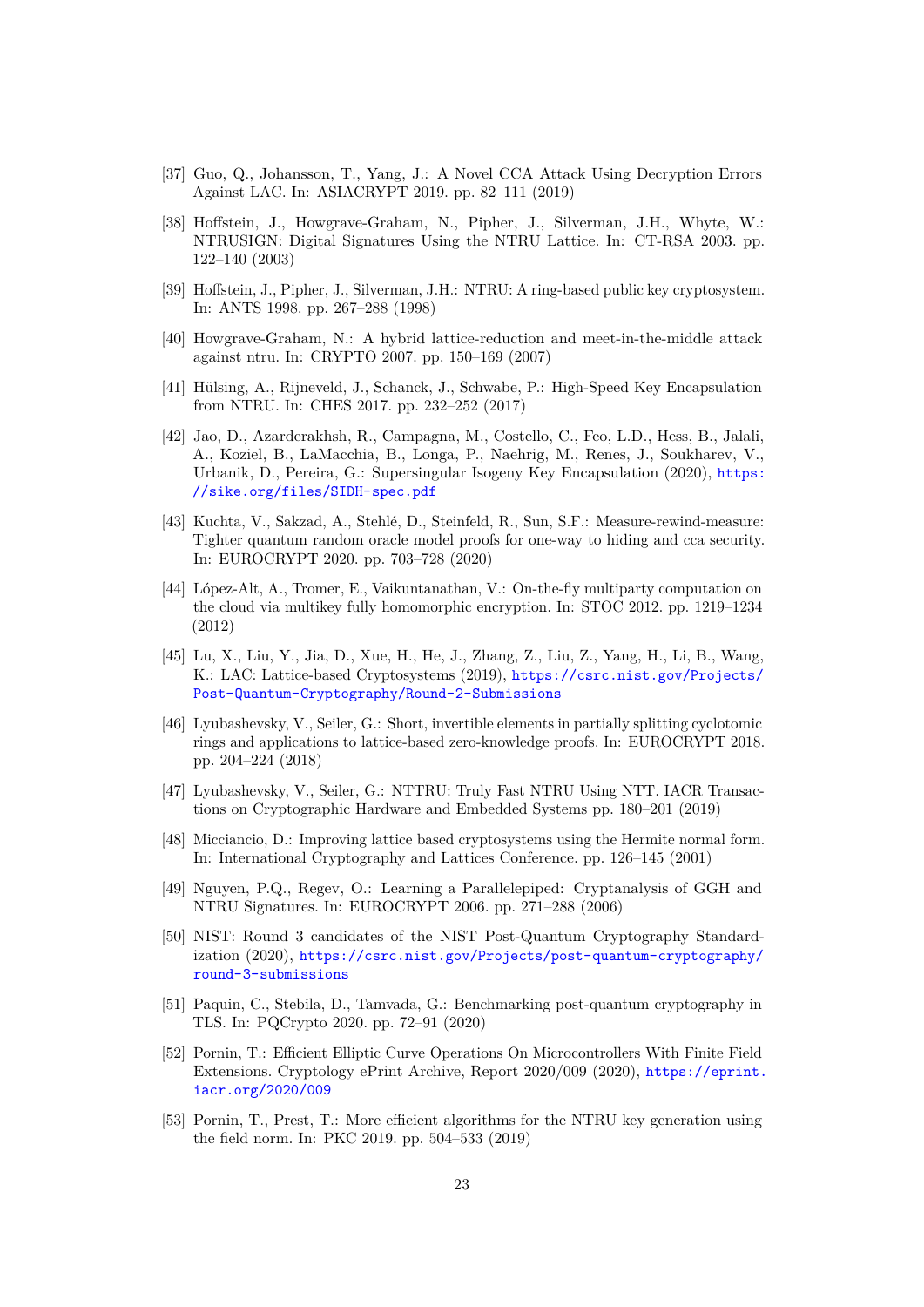- [54] Prest, T.: Gaussian Sampling in Lattice-Based Cryptography. Ph.D. thesis, École Normale Supérieure (2015)
- [55] Saarinen, M.J.O.: On PQC message lengths and some energy consumption myths (2019), [https://groups.google.com/a/list.nist.gov/forum/#!forum/](https://groups.google.com/a/list.nist.gov/forum/#!forum/pqc-forum) [pqc-forum](https://groups.google.com/a/list.nist.gov/forum/#!forum/pqc-forum)
- [56] Schnorr, C.P., Euchner, M.: Lattice basis reduction: Improved practical algorithms and solving subset sum problems. Mathematical programming 66(1-3), 181–199 (1994)
- [57] Sikeridis, D., Kampanakis, P., Devetsikiotis, M.: Assessing the overhead of postquantum cryptography in TLS 1.3 and SSH. In: Han, D., Feldmann, A. (eds.) CoNEXT '20: The 16th International Conference on emerging Networking EXperiments and Technologies, Barcelona, Spain, December, 2020. pp. 149–156. ACM (2020)
- [58] Sikeridis, D., Kampanakis, P., Devetsikiotis, M.: Post-quantum authentication in TLS 1.3: A performance study. In: 27th Annual Network and Distributed System Security Symposium, NDSS 2020, San Diego, California, USA, February 23-26, 2020. The Internet Society (2020)
- [59] Stehlé, D., Steinfeld, R.: Making NTRU as secure as worst-case problems over ideal lattices. In: EUROCRYPT 2011. pp. 27–47 (2011)
- [60] Wunderer, T.: On the Security of Lattice-Based Cryptography Against Lattice Reduction and Hybrid Attacks. Ph.D. thesis, Darmstadt University of Technology, Germany (2018), <http://tuprints.ulb.tu-darmstadt.de/8082/>
- [61] Zhang, J., Yu, Y., Fan, S., Zhang, Z., Yang, K.: Tweaking the Asymmetry of Asymmetric-Key Cryptography on Lattices: KEMs and Signatures of Smaller Sizes. In: PKC 2020 (2020)

# **A Proofs of Theorem 1**

To prove Theorem 1, we need Lemma 1 to estimate the norm of the involved vectors.

**Lemma 1.** Let  $\mathcal{R} = \mathbb{Z}[x]/(x^n + 1)$  with *n a* power-of-2. Let  $f, g \in \mathcal{R}$  be iid-random over  $D_{\mathbb{Z}, \sigma_f}$ ,  $\mathbf{B}_{f,g} = \begin{pmatrix} g & G \ f & F \end{pmatrix} \in \mathcal{R}^{2 \times 2}$  *be an NTRU basis. Let*  $v = \frac{\gamma^2 F \overline{f} + G \overline{g}}{\gamma^2 f \overline{f} + g \overline{g}}$  $\frac{\gamma^2 F f + Gg}{\gamma^2 f \overline{f} + g \overline{g}}$  with  $\gamma > 0$ . Let  $(G^{\perp}, F^{\perp}) = (G - gv, \gamma F - \gamma f v)$  and  $(G', F') = (G - g[v]_{q'}, F - f[v]_{q'})$ . Let  $I(\gamma) = \frac{2 \ln(\gamma)}{\gamma^2 - 1}$ *for*  $\gamma \neq 1$  *and*  $I(1) = 1$ *. Then* 

$$
- ||(G^{\perp}, F^{\perp})|| \approx \frac{q\gamma}{\sqrt{n} \cdot \sigma_f} \sqrt{I(\gamma)};
$$
  

$$
- ||(G', \gamma F')|| \le \frac{q\gamma}{\sqrt{n} \cdot \sigma_f} \sqrt{I(\gamma)} + \frac{n^{1.5}\sqrt{\gamma^2 + 1}}{2q'} \sigma_f.
$$

*Proof.* First, it can be verified that  $(G^{\perp}, F^{\perp}) = q\gamma \left( \frac{-\gamma \bar{f}}{2 \sqrt{f}} \right)$  $\frac{-\gamma f}{\gamma^2 f \overline{f} + g \overline{g}}$ ,  $\frac{\overline{g}}{\gamma^2 f \overline{f}}$  $\gamma^2 f f + g \overline{g}$ ). Let  $\xi_n$  be a 2*n*-th primitive root of 1, then  $||f||^2 = \frac{1}{n} \sum_{i=1}^n f(\xi_n^{2i-1}) \overline{f(\xi_n^{2i-1})}$  for any  $f \in \mathbb{K}_n$ . Some routine computation yields that

$$
\|(G^\perp, F^\perp)\|^2 = \frac{q^2\gamma^2}{n} \sum_{i=1}^n \frac{1}{\gamma^2 f(\xi_n^{2i-1}) \overline{f}(\xi_n^{2i-1}) + g(\xi_n^{2i-1}) \overline{g}(\xi_n^{2i-1})}.
$$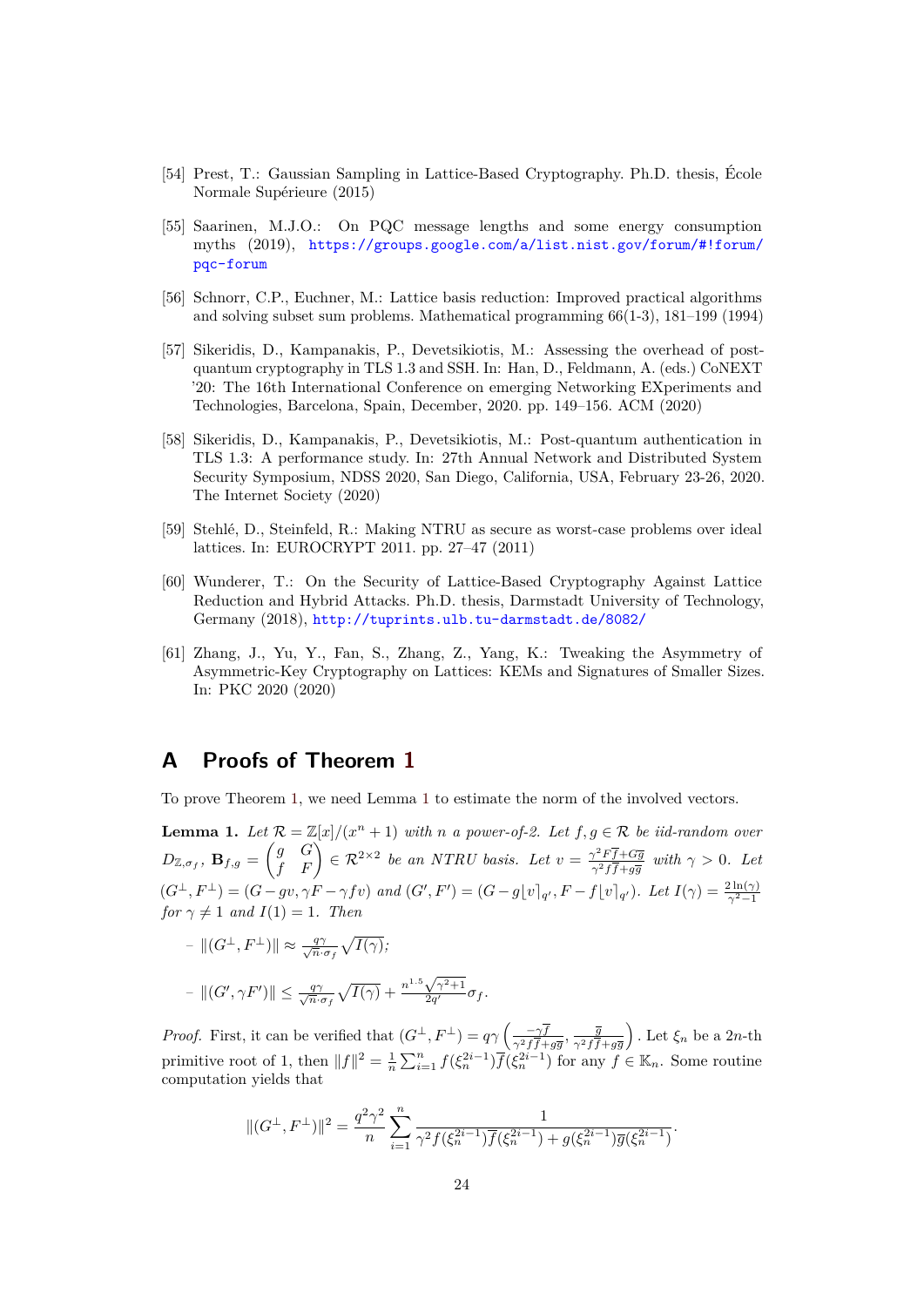We heuristically model all these  $f(\xi_n^{2i-1})\overline{f}(\xi_n^{2i-1})$  and  $g(\xi_n^{2i-1})\overline{g}(\xi_n^{2i-1})$  as independent random variables drawn from the chi-square distribution of parameter  $k = 2$  scaled by  $\frac{n}{2}\sigma_f^2$ . The average of  $\frac{\frac{n}{2}\sigma_f^2}{q^2\gamma^2} \cdot ||(G^{\perp}, F^{\perp})||^2$  is then estimated as

$$
\int_0^\infty \int_0^\infty \frac{1}{\gamma^2 x + y} \frac{e^{-\frac{x+y}{2}}}{4} dx dy = \int_0^\infty \int_0^z \frac{1}{(\gamma^2 - 1)x + z} \frac{e^{-\frac{z}{2}}}{4} dx dz
$$
  
= 
$$
\begin{cases} \frac{\ln(\gamma^2)}{4(\gamma^2 - 1)} \int_0^\infty e^{-\frac{z}{2}} dz, & \gamma \neq 1; \\ \frac{1}{4} \int_0^\infty e^{-\frac{z}{2}} dz, & \gamma = 1 \end{cases}
$$
  
= 
$$
\frac{I(\gamma)}{2}.
$$

Further, we get the following approximation

$$
\|(G^\perp,F^\perp)\|\approx \frac{q\gamma}{\sqrt{n}\cdot \sigma_f}\sqrt{I(\gamma)}.
$$

Let  $\Delta v = v - \left[ v \right]_{q'}$ , then  $\|\Delta v\|_{\infty} \leq \frac{1}{2q'}$ . It is known that  $\|f\Delta v\| \leq \frac{n}{2q'}\|f\|$  for any  $f \in \mathbb{K}_n$ . We estimate  $||f||$  and  $||g||$  as  $\sqrt{n\sigma_f}$ . Then it follows that

$$
||(G', \gamma F')|| \leq ||(G^{\perp}, F^{\perp})|| + ||(g\Delta v, \gamma f \Delta v)||
$$
  
\n
$$
\leq ||(G^{\perp}, F^{\perp})|| + \frac{n}{2q'}||(g, \gamma f)||
$$
  
\n
$$
\approx \frac{q\gamma}{\sqrt{n} \cdot \sigma_f} \sqrt{I(\gamma)} + \frac{n^{1.5}\sqrt{\gamma^2 + 1}}{2q'} \sigma_f.
$$

This completes the proof.

*Remark* 4. When  $\gamma = 1$ , our estimation of  $\|(G^{\perp}, F^{\perp})\|$  is  $\frac{q}{\sqrt{n} \cdot \sigma_f}$ . This implies that for optimal trapdoor,  $\sigma_f$  should be  $\sqrt[4]{2\sqrt{\frac{q}{2n}}} \approx 1.19\sqrt{\frac{q}{2n}}$  slightly larger than the previous heuristic bound  $1.17\sqrt{\frac{q}{2n}}$  suggested in [27]. The explanation of the factor 1.17 is given in [54]: the argument makes use of the projection heuristic on both  $(g, f)$  and  $(G, F)$ two parts. In fact, this explanation seems problematic: as  $B_{f,g}$  is symplectic, once the Gram-Schmidt norms of the (*f, g*) part are fixed, those of the (*G, F*) part are determined as well. Thus, the optimal bound for the Gram-Schmidt norm of  $\mathbf{B}_{f,g}$  is entirely determined by  $\frac{\|\mathbf{b}_0^*\|^2}{\|\mathbf{b}^*\|}$  $\frac{\|\mathbf{b}_0^*\|^2}{\|\mathbf{b}_{n-1}^*\|^2} = \text{Tr}(f\overline{f} + g\overline{g})\,\text{Tr}\left(\frac{1}{f\overline{f} + g\overline{g}}\right)$  $f$ *f* $+g\overline{g}$ where Tr denotes the trace over  $\mathbb{K}_n$ .

*Proof of Theorem 1.* Let  $s' = s - \mu_s \mathbf{1}$  and  $e' = e - \mu_e \mathbf{1}$ . It can be verified that

$$
c' = (Q(gs' + fe') \bmod qQ)
$$

and

$$
c'' = (q'Q(Fe' + Gs') - c'w \bmod qq'Q).
$$

If  $||fe' + gs'||_{\infty} \le \frac{q}{2}$ , then  $c' = Q(gs' + fe')$  and  $c'' = (Q(F_de' + G_d s') \text{ mod } qq'Q)$ . Further, if

$$
\max \left\{ \|fe' + gs'\|_{\infty}, \frac{\|F_d e' + G_d s'\|_{\infty}}{q'} \right\} \le \frac{q}{2},
$$

it follows that  $c' = Q(gs' + fe')$  and  $c'' = Q(F_de' + G_d s')$ , which ensures a correct decoding similar to the RO algorithm.

Let  $T_1 = fe' + gs'$  and  $T_2 = \frac{F_d}{q'}e' + \frac{G_d}{q'}s'$ . We approximate  $T_1, T_2$  by two random Gaussian vectors of standard deviations  $\sigma_{T_1} = \sqrt{n}\sigma_f\sigma_s\sqrt{\gamma^2 + 1} = \sigma_1$  and  $\sigma_{T_2} = \frac{\sigma_s}{q'}||(G_d, \gamma F_d)||$ . By Lemma 1, we have  $\sigma_{T_2} \leq \sigma_2$  and then  $\tau \leq \min\left\{\frac{q}{2\sqrt{2}}\right\}$  $rac{q}{2\sqrt{2}\sigma_{T_1}}$ ,  $rac{q}{2\sqrt{2}}$  $rac{q}{2\sqrt{2}\sigma_{T_2}}$ o . Therefore, the probability of correct decoding is at least  $1 - 2n \cdot (1 - erf(\tau))$ .

 $\Box$